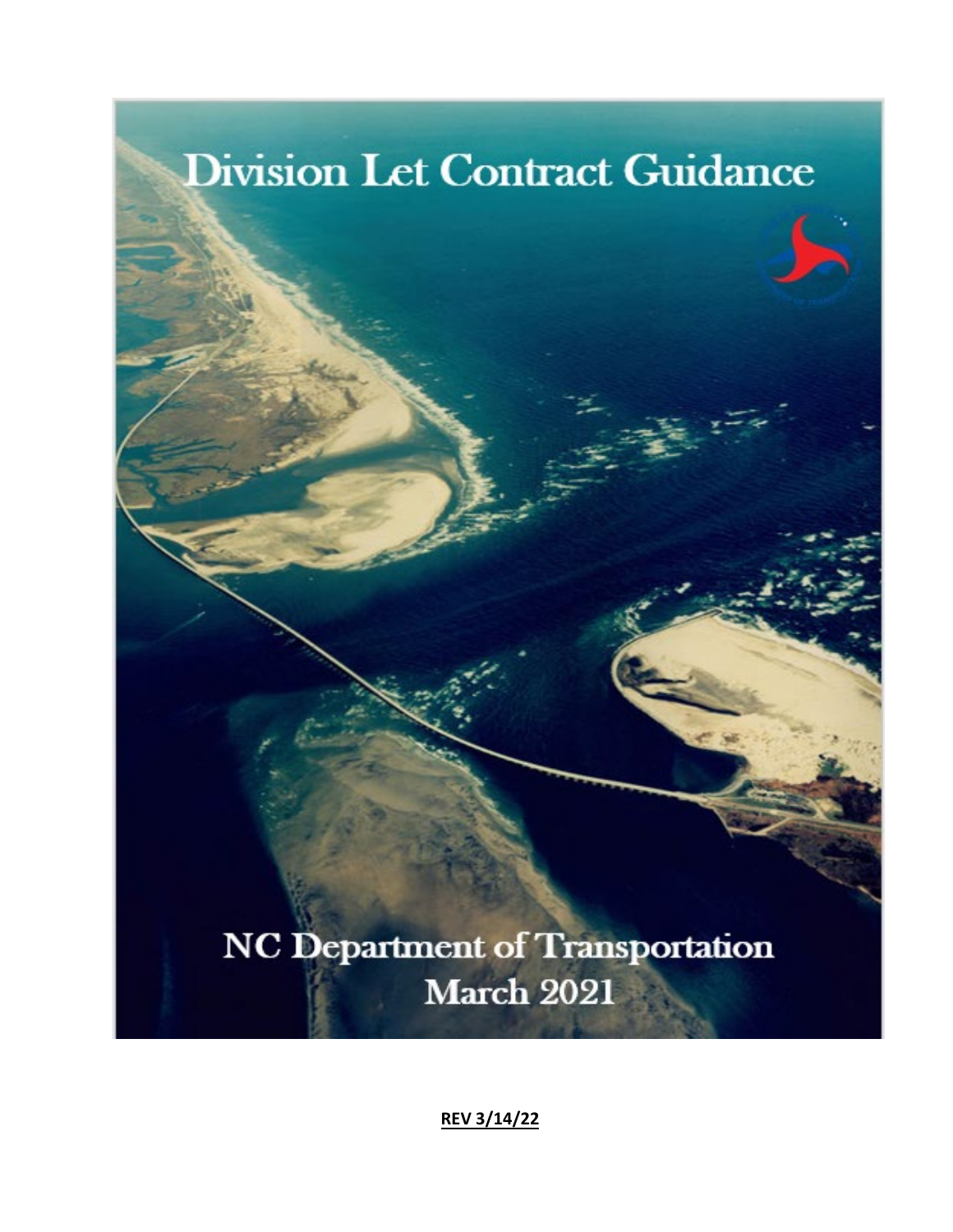# Contents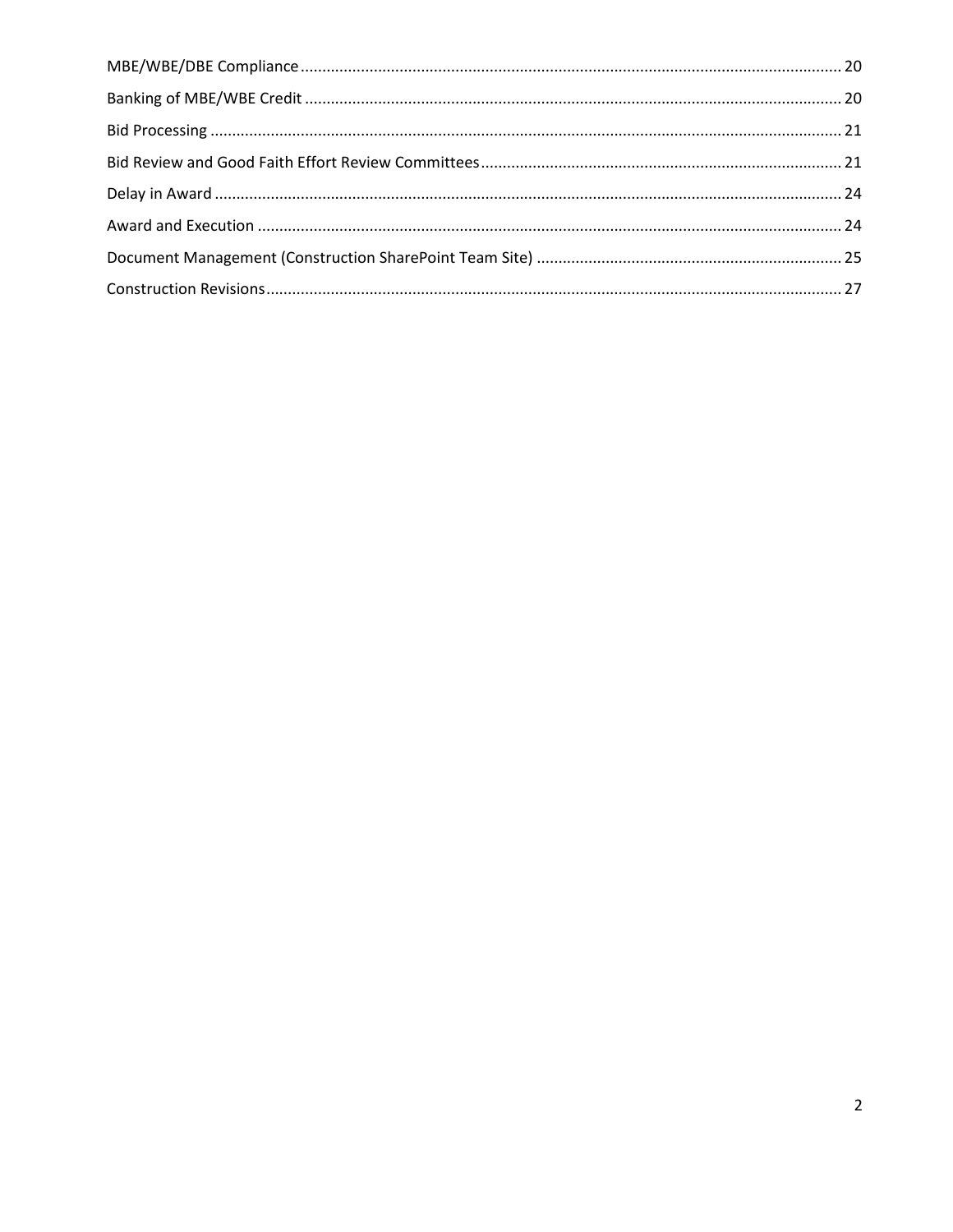# <span id="page-3-0"></span>General

# <span id="page-3-1"></span>Purpose of Guidelines

These guidelines have been written to provide a procedural framework for the preparation of contract proposals, advertisement for bids, project letting, award, and construction revisions for Division Let contracts that will be administered in HiCAMS as well as emergency and maintenance purchase order contracts. These guidelines should be viewed as "best practices" and not so rigid as to inhibit the autonomy of individual Highway Divisions on issues not dictated by law or policy. However, consistency between Divisions is highly encouraged and these guidelines are designed to help meet that goal.

# <span id="page-3-2"></span>Applicability

In accordance with GS 136-28.1(b), transportation infrastructure construction, maintenance and repair contracts for which the value of the work to be performed is \$5,000,000 or less are eligible to be let at the Division level. Additionally, GS 136-28.10 allows State funded construction, maintenance and repair contracts for which the Engineer's Estimate is estimated at \$500,000 or less, and maintenance contracts of \$500,000 or less per year, to be let as Small Business Enterprise (SBE) projects.

<span id="page-3-3"></span>Contract Development Resources *[NCDOT Standard Specification for Roads and Structures](https://connect.ncdot.gov/resources/Specifications/StandSpecLibrary/2018%20Standard%20Specifications%20for%20Roads%20and%20Structures.pdf)* (current edition) *[NCDOT](https://connect.ncdot.gov/resources/Specifications/Pages/default.aspx) Roadway Standard Drawings* (current edition) [NCDOT Specifications Website](https://connect.ncdot.gov/resources/Specifications/Pages/default.aspx) [Division Operations and Maintenance Provisions](https://connect.ncdot.gov/resources/Specifications/Pages/Division.aspx) [NCDOT Roadway Design Resources Website](https://connect.ncdot.gov/projects/Roadway/Pages/Guidelines--Standards.aspx) [Network Drive: Automated Proposal Line Up Sheet](file://Dot/dfsroot01/CCCommon/Provisions/01a%20%20Automated%20Proposal%20Line%20Up%20Sheet) [Division Letting Administration User Guide](https://connect.ncdot.gov/resources/Specifications/DivOpsMaintResources/Division%20Letting%20Administration%20User%20Guide.pdf) [SharePoint Assistance](https://connect.ncdot.gov/help/Pages/default.aspx) [Project Delivery Network](https://connect.ncdot.gov/projects/Project-Management/Pages/default.aspx) [FHWA Core Curriculum Manual](https://www.fhwa.dot.gov/programadmin/contracts/cacc.pdf) (October 2014) [FHWA Stewardship and Oversight Agreement](https://connect.ncdot.gov/projects/Project-Management/Documents/2021-12-15%20NCDOT%20FHWA%20StewardshipandOversight%20Agreement.pdf)

# <span id="page-3-4"></span>Pre-Bid Process

# <span id="page-3-5"></span>Project Setup in SPECS Workorder Application and Trns\*port PES/LAS

The Contract number (DX#####) is assigned in the SPECS Workorder application using the TIP Number (if applicable) and WBS Element. If the contract contains multiple WBS Elements, use the lowest numbered WBS Element in assigning the contract number. (Numbers are considered lower than letters and should be evaluated from left to right. For example, the following WBS Elements are in the correct order: 2018CPT.10.11.10601.1, 2018CPT.10.11.10601.2, 2018CPT.10.11.20601.1. The maximum of 26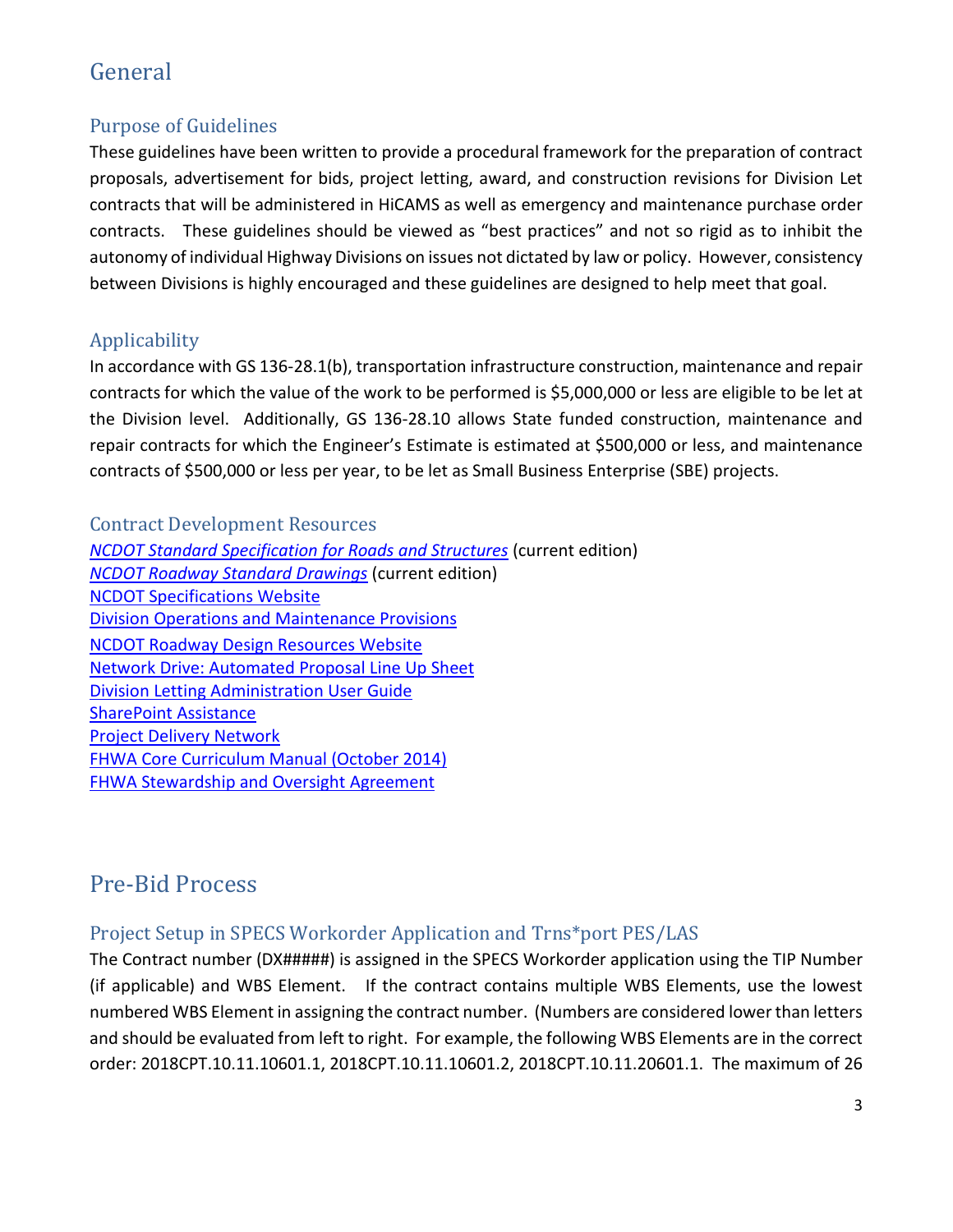WBS Elements can be entered for each contract number. After a contract number is assigned, the project can be set up in Trns\*port PES/LAS. Detailed instructions for project setup and processing in the SPECS Workorder application and Trns\*port PES/LAS can be found in the Division Letting [Administration User Guide.](https://connect.ncdot.gov/resources/Specifications/DivOpsMaintResources/Division%20Letting%20Administration%20User%20Guide.pdf)

### <span id="page-4-0"></span>Complete Plans, Specifications and Estimate (PS&E)

For convenience, a schedule tool [\(Let Milestone Generator\)](https://connect.ncdot.gov/letting/Pages/Let-Milestone-Generator.aspx) has been developed for division projects indicating major milestones to get a project to let.

Project plans are developed to graphically represent the work to be performed as accurately as possible. The level of plan detail needed can vary significantly from project to project. Care must be taken to provide enough detail to allow the bidders to accurately prepare their bids and to discourage claims during construction. It is a good practice to consult with the Central/Division Project Manager and Division Construction personnel during plan development for input regarding constructability.

Once plans are complete, identify pay items necessary to perform the required work and calculate quantities. The [Master Pay Item List](https://connect.ncdot.gov/resources/Specifications/Contracts%20and%20Resources/2019%20Trns%20Port%20Pay%20Item%20List.pdf) should be used to determine the correct pay items to be included on the Itemized Proposal Sheets (Bid Sheet). Ensure that the list you are using reflects the current version of the *Standard Specifications*. The NCDOT Resurfacing Estimate Program and the Stand Alone PES Worksheet (SAPW) are tools that can be used to generate the listing of pay items in a format that can easily be imported into Trns\*port PES. The NCDOT Resurfacing Estimate Program can be downloade[d here](https://inside.ncdot.gov/Business/technology/EAD%20Apps/Forms/AllItems.aspx?RootFolder=%2fBusiness%2ftechnology%2fEAD%20Apps%2fNC%20Resurfacing%20Estimate&FolderCTID=0x012000A1D5E583E8EF8E4CB4E8DA28EEBF8C69) and the Stand Alone PES Worksheet (SAPW) can be downloaded [here.](https://connect.ncdot.gov/projects/Roadway/Lists/PEF%20%20SAPW%20Estimate%20Files/AllItems.aspx) (You will likely have to request assistance from the IT Helpdesk to install these.)

Having established pay items, the proposal is generated to include a description of work, details of construction, method of measurement and basis of payment for all pay items. The coversheet with the description of work is generated from Trns\*port and should include major work types (see Standard Specifications for Roads and Structures 108-2 (A) (1)) and match the coversheet from the plans. The description of work can be revised by the Proposal Engineer for clarification or emphasis on specialty items.

The purpose of the proposal is to clearly convey the Department's expectation of bidders. Doing so should produce the lowest possible bids and reduce the opportunity for claims during construction. Uniformity of proposals across the state, to the extent possible, will make it easier for bidders to understand the Department's expectations and should help to keep bids as low as the current market will allow.

*Note: Make sure that you have the most recen[t liquidated damage \(LD\) rates](https://ncconnect.sharepoint.com/:b:/r/sites/DOHPrelimEng/Shared%20Documents/Division%20Let%20Guidance%20and%20IDIQ%20Guidance/Division%20Let%20Guidance/Division%20Let%20Memos%20and%20Forms/New%20Liquidated%20Damage%20(LD)%20Rates%20(3-11-2021).pdf?csf=1&web=1&e=CPlHVs) in your proposal.*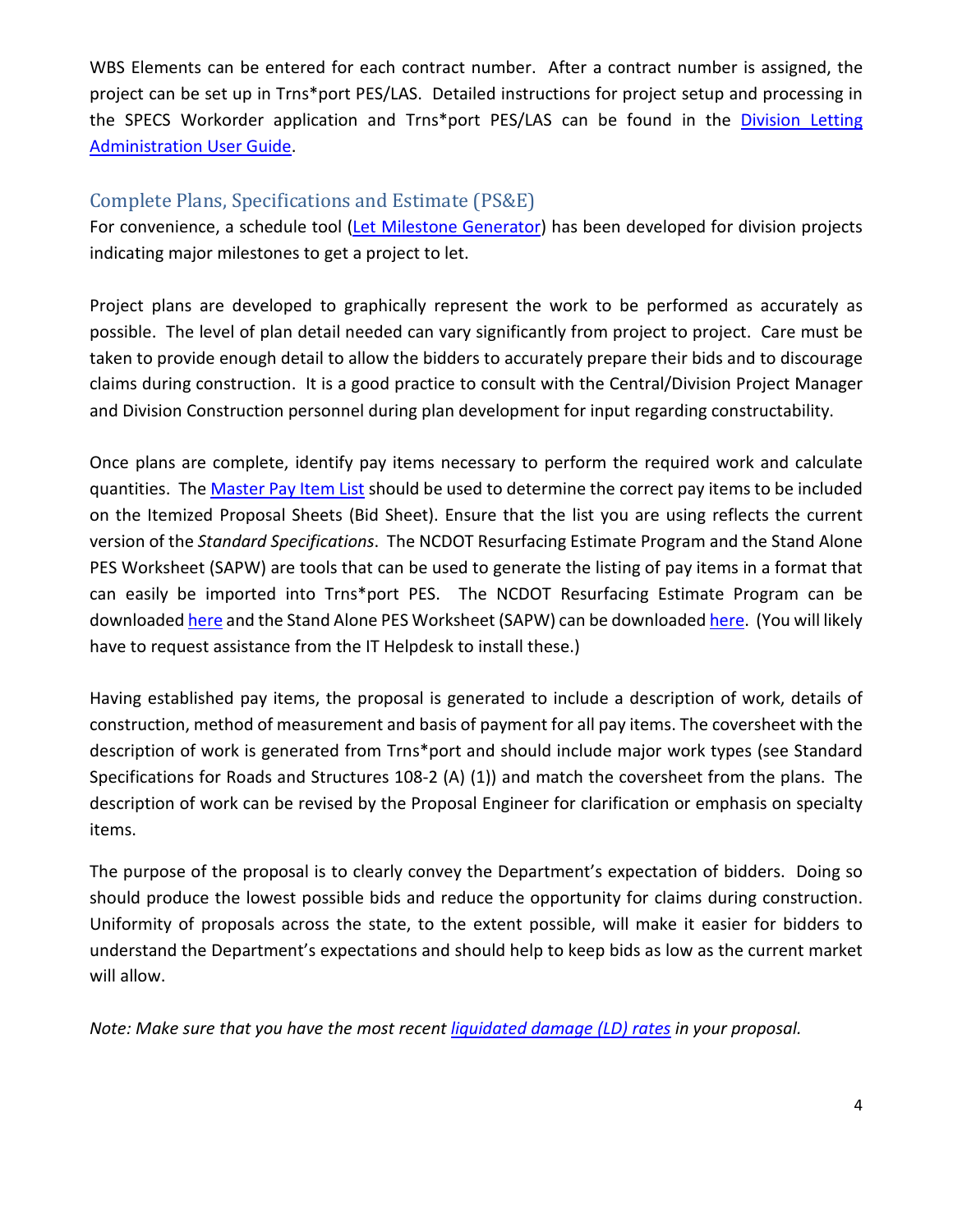Standard pay items reference a corresponding section of the *Standard Specifications.* For those pay items, allow the *Standard Specifications* to speak for themselves and avoid duplication of language taken from the *Standard Specifications*in the proposal. The Automated Proposal Line Up Sheet (APLUS) has been developed as a tool for proposal developers. The use of APLUS facilitates proposal development by listing all available provisions in a convenient check-off format and by pulling from a central provision repository, thereby insuring that the most up to date version of each provision is used in the proposal. APLUS can be downloaded from the following location: [\\Dot\dfsroot01\CCCommon\Provisions\01a Automated Proposal Line Up Sheet.](file://Dot/dfsroot01/CCCommon/Provisions/01a%20%20Automated%20Proposal%20Line%20Up%20Sheet) To gain access to APLUS and obtain information regarding its use, contact the State Proposals and Specifications Engineer in the Contract Standards and Development Unit.

For pay items that are not covered in the *Standard Specifications*, a Special Provision describing the work to be performed and how it will be measured and paid must be included in the proposal. Unless the work to be done by the contractor is very specialized, it is very likely that a Special Provision already exists for the work. Special Provisions maintained centrally can be found at: [https://connect.ncdot.gov/resources/Specifications/Pages/2018-Specifications-and-Special-](https://connect.ncdot.gov/resources/Specifications/Pages/2018-Specifications-and-Special-Provisions.aspx)[Provisions.aspx](https://connect.ncdot.gov/resources/Specifications/Pages/2018-Specifications-and-Special-Provisions.aspx)

A number of Special Provisions have been written by various Highway Divisions and are posted on the [Division Operations and Maintenance Provisions](https://connect.ncdot.gov/resources/Specifications/Pages/Division.aspx) site. Before using these, ensure that there is not a centrally maintained special provision that may meet your needs and provide consistency to the contractors. If a new provision is written at the Division level, which should be rare, coordinate with the State Proposals and Specifications Engineer for review, regulation compliance, and approval by FHWA if it is to be used on a federal aid project. The State Proposals and Specifications Engineer will be the point of contact for the standard and special provisions questions and updates for the Divisions. New provisions should follow the guidance of the [Provision Writers Guide.](https://ncconnect.sharepoint.com/:b:/r/sites/DOHPrelimEng/Shared%20Documents/Division%20Let%20Guidance%20and%20IDIQ%20Guidance/Division%20Let%20Guidance/Division%20Let%20Memos%20and%20Forms/Provision%20Writers%20Guide.pdf?csf=1&web=1&e=NTYaRf)

When pay items are added by a Special Provision or a Provision is included that modifies a section of the *Standard Specifications*, the corresponding pay items must reference "SP", not a section of the *Standard Specifications*.

There are also times that a generic item needs to be used if there is not a specific special provision or pay item that has been created. These generic items may also be used if there is a standard specification section, but the pay item has fill in blanks. For example: Thermoplastic Pavement Marking Lines,  $\frac{m}{r}$ , mils. On the estimate, these blanks need to be filled in so a generic pay item referencing section 1205 of the spec book would be used. The final line item in this example would be: 4891000000-E, 1205, LF, Generic Pavement Marking Item: Thermoplastic Pavement Marking Lines; 4", 90 mils.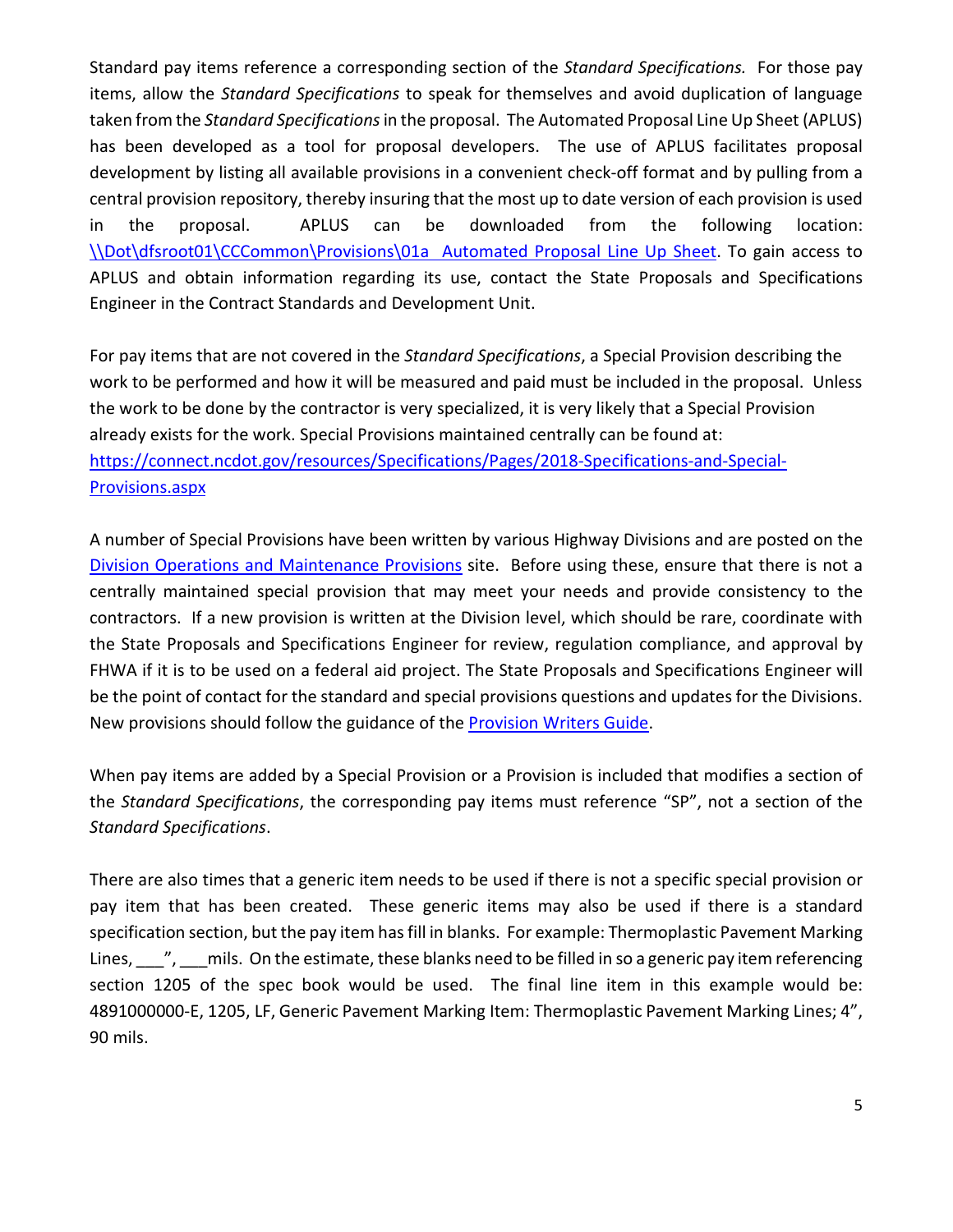#### For Example:

| Y | 4415000000-N | 1115      | FA.        | <b>FLASHING ARROW BOARD</b>                      |  |
|---|--------------|-----------|------------|--------------------------------------------------|--|
| Y | 4420000000-N | 1120      | EA         | PORTABLE CHANGEABLE MESSAGE<br><b>SIGN</b>       |  |
| Y | 4422000000-N | 1120      | DAY.       | PORTABLE CHANGEABLE MESSAGE<br>SIGN (SHORT TERM) |  |
| Y | 4423000000-N | <b>SP</b> | FA         | WORK ZONE DIGITAL SPEED LIMIT<br><b>SIGNS</b>    |  |
| Y | 4424000000-N | <b>SP</b> | EA         | WORK ZONE PRESENCE LIGHTING                      |  |
| Y | 4424500000-N | <b>SP</b> | EA         | TEMPORARY PORTABLE TRAFFIC<br>SIGNAL SYSTEM      |  |
| Y | 2474000000-N | <b>SP</b> | LS.        | <b>GENERIC DRAINAGE ITEM</b>                     |  |
| Y | 2476000000-E | <b>SP</b> | <b>GAL</b> | <b>GENERIC DRAINAGE ITEM</b>                     |  |
| Y | 2484000000-e | <b>SP</b> | I F        | <b>GENERIC DRAINAGE ITEM</b>                     |  |
| Y | 2486000000-E | <b>SP</b> | <b>SF</b>  | <b>GENERIC DRAINAGE ITEM</b>                     |  |
| Y | 3421000000-E | 862       | LF.        | <b>GENERIC GUARDRAIL ITEM</b>                    |  |
| Y | 3436000000-N | 862       | <b>FA</b>  | <b>GENERIC GUARDRAIL ITEM</b>                    |  |
| Y | 4891000000-E | 1205      | LF         | <b>GENERIC PAVEMENT MARKING ITEM</b>             |  |

### <span id="page-6-0"></span>Proposal Components (in proposal order)

When creating a proposal that will eventually become the contract, it is important that the layout be consistent and include all the required documents. Below is a list that also represents the proposal order to ensure a complete document. Page numbers should be added to each section that is representative of the section; GT-xx for Geotech, ST-xx for structures, etc.

- Proposal Cover
- Table of Contents
- Instructions to Bidders
- General, Roadway Provisions (generated by APLUS. Ex SP01 G010A, SP01 R002A)
- Standard Special Provisions (Z2, Z3, Z4, Wage Rates)
- Unit Project Special Provisions (Ex Geotech, Structures, Traffic Control)
- Permits
- Forms (Execution of Bids, Signature Sheet)
- Addendum Acknowledgement Form \*
- Itemized Proposal Summary Sheet (Bid Sheet) generated in Trns\*port

\* These forms are not applicable to those projects that are done through BidEx. These are only for paper bids (i.e. SBE and maintenance contracts)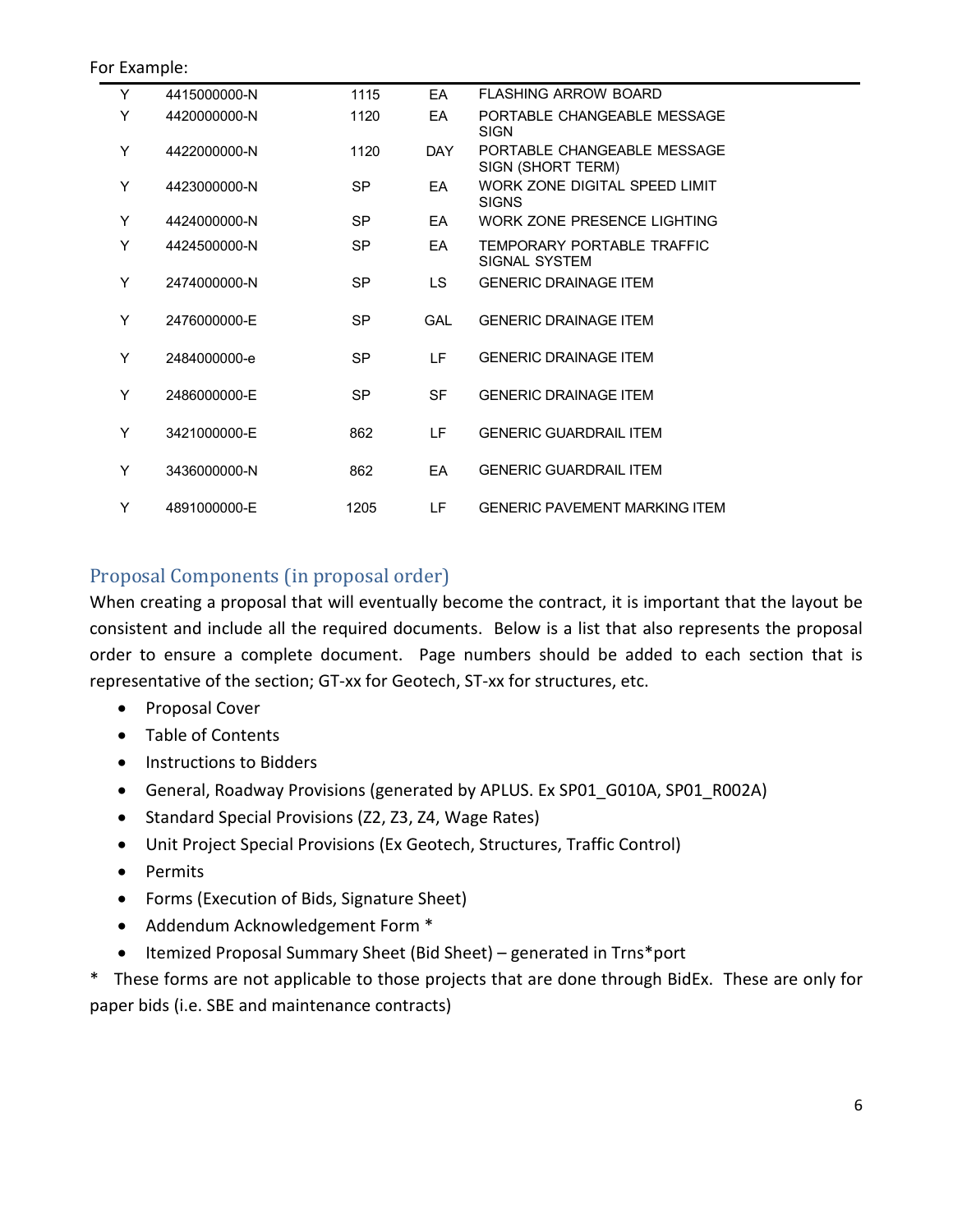# <span id="page-7-0"></span>Engineer's Estimate (CONFIDENTIAL)

Once pay items have been identified and consideration is given regarding how work will be performed, generate an Engineer's Estimate for comparison with bids. This final Engineer's Estimate is different from the intermittent verified estimates developed at various stages in the project development phase which includes other budgetary items such as CEI. The Engineer's Estimate is a confidential document that must be carefully protected until a project is let and there is at least one responsive and responsible bidder (this will be explained later). It is recommended the Engineer's Estimate be kept by the Proposals Engineer with only the approver of the estimate sharing knowledge of the Engineer's Estimate amount prior to letting. Knowledge of the estimate contents may be needed by those setting the Goal(s) for the project.

Most Engineer's Estimates are developed within the respective Highway Division; however, the NCDOT Estimating Section of the Contract Standards and Development Unit is an excellent resource and can provide assistance upon request. For Division STIP projects, reference the [November 28, 2017 memo](https://ncconnect.sharepoint.com/:b:/r/sites/DOHPrelimEng/Shared%20Documents/Division%20Let%20Guidance%20and%20IDIQ%20Guidance/Division%20Let%20Guidance/Division%20Let%20Memos%20and%20Forms/Verified%20Cost%20Estimate%20Handout_Nov%2028%202017.pdf?csf=1&web=1&e=ESdQhm) with an example from the State Estimating Engineer. Note that when an updated verified cost estimate is requested, the request memo should include reasons why the estimate has changed. (i.e. went from shoulder to curb and gutter, updated quantities, significant time lapse, etc.). For Engineer's Estimates not completed by the Contract Standards and Development Unit, the estimate will be signed and dated by the preparer as well as the reviewer of the estimate. A letter typically is included with estimates provided by the Contract Standards and Development Unit to document the preparer.

Note that quantities and earlier preliminary estimates are permitted in the Preconstruction SharePoint site, but do not upload the Engineers Estimate due to its confidentiality.

## <span id="page-7-1"></span>Small Business Enterprise Program

Pe[r NC General Statute 136-28.10,](https://www.ncleg.gov/EnactedLegislation/Statutes/PDF/BySection/Chapter_136/GS_136-28.10.pdf) projects for which the Engineer's Estimate is \$500,000 or less, and maintenance projects of \$500,000 or less per year, may be candidates to be let under the Department's [Small Business Enterprise \(SBE\) Program.](https://connect.ncdot.gov/business/SmallBusiness/Online-Cert-App-Portal/Pages/default.aspx) The intent of the SBE program is to introduce small companies to the department and grow them to be competitive on non-SBE contracts. As such, prequalification is *not* required for SBE contracts; however, SBE certification is required.

Historically the SBE program has been limited to projects that were 100% state funded. By a memo dated [August 23, 2012,](https://ncconnect.sharepoint.com/:b:/r/sites/DOHPrelimEng/Shared%20Documents/Division%20Let%20Guidance%20and%20IDIQ%20Guidance/Division%20Let%20Guidance/Division%20Let%20Memos%20and%20Forms/Federally%20Funded%20-%20SBE(Gibson%20memo_August%202012).pdf?csf=1&web=1&e=VfuXqp) the Chief Engineer advised the Divisions that Federal funds can be used to administer SBE projects under the \$500,000 threshold. It should be noted however, that all Federal requirements apply to those SBE projects funded with Federal funds.

Other factors to consider when deciding whether or not a project is a good candidate for the SBE program include the types of work involved and the relative number of certified SBE firms located within the Highway Division and surrounding Divisions who are capable of performing the work. Information regarding the availability of SBE contractors can be found in the **NCDOT Directory of Firms**.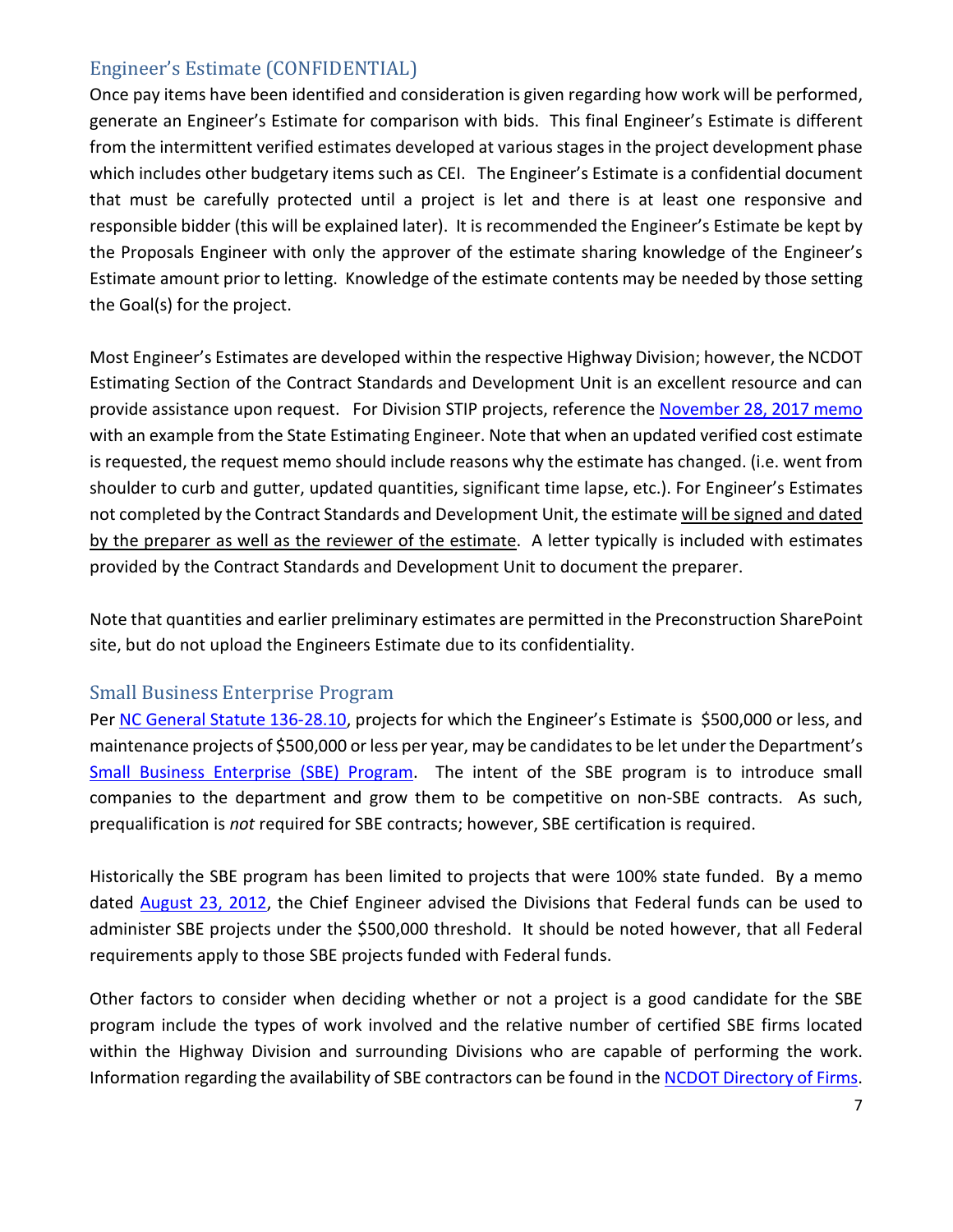When a project is advertised as an SBE project, no MBE/WBE/DBE goals are included since these contracts are race and gender neutral. Per the General Statute, payment and performance bonds, including bid bonds, and contractor licensing may be waived. The decision to waive these items is up to the Division Engineer or their designee. Consideration to require a bond or license should be based on the scope of work and the perceived risk for the Department.

Note: Typically, SBE contracts are bid via paper due to the cost of the Digital ID and permission to bid being cost prohibitive to most small businesses and is currently not recommended. SBE contracts may be entered into HiCAMs if they are awarded to a prequalified firm. HiCAMS will not allow a firm that is not prequalified to be chosen for contractor or subcontractor. Hand entry from paper to Trns\*port is required for HiCAMs processing.

Note that provision (SP01-G074) has been created for Division Let multi-year SBE maintenance contracts that states the following language: "This contract is a multi-year maintenance contract let pursuant to the Small Business Enterprise provisions of N.C. Gen. Stat. § 136-28.10 which provides that an award in a maintenance contract shall not exceed \$500,000 per year. This contract award is limited to \$500,000 per year. No payments in excess of this amount will be paid."

In addition, and not related to SBE, a provision (SP01-G075) has also been created for non-SBE Division Let multi-year maintenance contracts with the following language: This contract is a multi-year maintenance contract let pursuant to the provisions of N.C. Gen. Stat. § 136-28.1 which provides that an award in a maintenance contract shall not exceed \$5,000,000 per year. This contract award is limited to \$5,000,000 per year. No payments in excess of this amount will be paid.

Depending on what type of contract is let, the appropriate provision must be included.

# <span id="page-8-0"></span>Pre-Bid Conference

For most projects, a pre-bid conference will not be necessary; however, some projects may be unique and warrant conducting a pre-bid conference. If a pre-bid conference is warranted, it can either be mandatory or non-mandatory. Some examples to consider for having a mandatory pre-bid conference include third party concerns, complex project with traffic control concerns, specialty work or emergency related. The purpose of the conference is to discuss the work to be performed and provide bidders the opportunity to ask questions. Since Division projects typically have a three-week advertisement, pre-bid conferences are best held within a week of advertisement to allow at least 2 weeks for any addendums to be issued that may have come from the meeting.

To insure all bidders have the same information on which to base their bid, it is recommended that the pre-bid conference be a mandatory requirement of bidding. For projects with a mandatory pre-bid conference, include Special Provision SPI 1-14 (Mandatory Pre-bid Conference) in the proposal and for projects with a non-mandatory pre-bid conference, include Special Provision SPI 1-13 (Pre-bid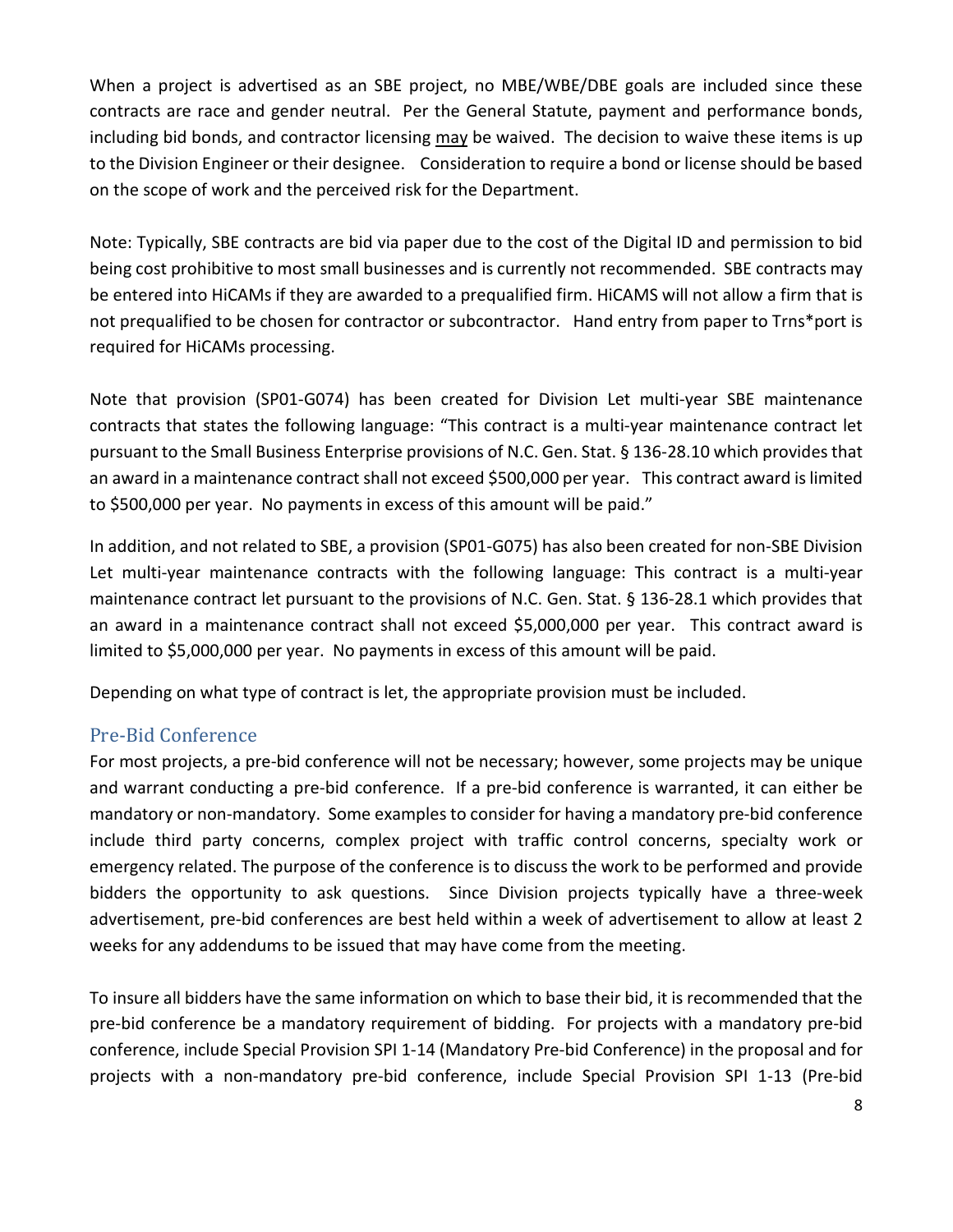Conference). Notification of the pre-bid conference should also be included in the solicitation letter for the project. Minutes or a recording, along with an [attendance roster](https://ncconnect.sharepoint.com/:w:/r/sites/DOHPrelimEng/Shared%20Documents/Division%20Let%20Guidance%20and%20IDIQ%20Guidance/Division%20Let%20Guidance/Division%20Let%20Memos%20and%20Forms/Pre-bid%20MEETING%20SIGN%20IN%20template.doc?d=w9f48ae85912a45f6a8071e22c6063896&csf=1&web=1&e=wRsaAp) of the pre-bid conference should be distributed to all attendees and posted on the bidding webpage.

## <span id="page-9-0"></span>MBE/WBE/DBE Goals

All projects, except SBE projects, must contain a Combined MBE/WBE goal (State funded) or a Disadvantaged Business Enterprise (DBE) goal (Federally funded). Goals should be set based on the types of work involved that is typically subcontracted out, the relative number of certified and prequalified MBE/WBE/DBE contractors within a reasonable proximity to the project who have the ability to perform the required work, and the value of the project. [Goal Setting Guidance.](https://ncconnect.sharepoint.com/:b:/r/sites/DOHPrelimEng/Shared%20Documents/Division%20Let%20Guidance%20and%20IDIQ%20Guidance/Division%20Let%20Guidance/Division%20Let%20Memos%20and%20Forms/Goal%20Setting%20Guidance.pdf?csf=1&web=1&e=KGKfRr) Potential MBEs/WBEs/DBEs can be identified using the NCDOT [Directory of Firms.](https://www.ebs.nc.gov/VendorDirectory/default.html) The generated DBE Interest report in Trns\*port should be used to aid in identifying potential items of work for MBE/WBE/DBE contractors. If relatively few MBE/WBE/DBE contractors are located within a reasonable proximity, or if the project is very specialized, the goal can be set at 0%. According to the [August 10, 2020 memo,](https://ncconnect.sharepoint.com/:b:/r/sites/DOHPrelimEng/Shared%20Documents/Division%20Let%20Guidance%20and%20IDIQ%20Guidance/Division%20Let%20Guidance/Division%20Let%20Memos%20and%20Forms/08-10-2020%20Memo%20to%20DEs_Contract%20Goal%20Compliance%20Committees%20-%20Division%20Lettings.pdf?csf=1&web=1&e=g19eYu) each Division is required to have a Goal Setting Committee composed of the Division Construction Engineer (chair), Division Project Team Lead, Division Maintenance Engineer, Division Project Development Engineer and an Office of Civil Rights Representative. If help is needed in setting project goals, contact the State Contractor Utilization Engineer in the Office of Civil Rights.

# <span id="page-9-1"></span>Payment and Performance Bonds

By authority of NCGS 44A-26, payment and performance bonds are required on contracts let by the Department of Transportation for which the contract amount exceeds \$500,000. Beyond statutory requirements, Department policy, as defined by memo dated June 1, 2016 [from the Chief Engineer,](https://ncconnect.sharepoint.com/:b:/r/sites/DOHPrelimEng/Shared%20Documents/Division%20Let%20Guidance%20and%20IDIQ%20Guidance/Division%20Let%20Guidance/Division%20Let%20Memos%20and%20Forms/Bonding%20Requirements%20for%20Division%20Let%20Projects%206-1-16.pdf?csf=1&web=1&e=FkQ3JS) is to require bonds on all projects where the engineer's estimate is \$450,000 or greater, and on bridge replacement and major bridge rehabilitation projects for which the engineer's estimate exceeds \$300,000.

Payment and performance bonds are also required on projects that include provisions such as "Twelve Month Guarantee" (SP1G145) or "Asphalt Surface Treatment" (SP06 R054). These provisions state that the payment and performance bonds are the means available to the Department to enforce the applicable guarantee/warranty requirements included in them. Based on the scope of work and the perceived risk for the Department, bonds may be required on any project, regardless of the contract amount or the provisions included. Payment and performance bonds may be waived on SBE projects (See Small Business Enterprise Program section of this document). Payment and performance bonds shall meet the requirements of Article 103-7 of the *Standard Specifications.* Click here for [NCDOT](https://connect.ncdot.gov/letting/Pages/Central-Letting-Forms.aspx)  [Payment and Performance Bond](https://connect.ncdot.gov/letting/Pages/Central-Letting-Forms.aspx) forms.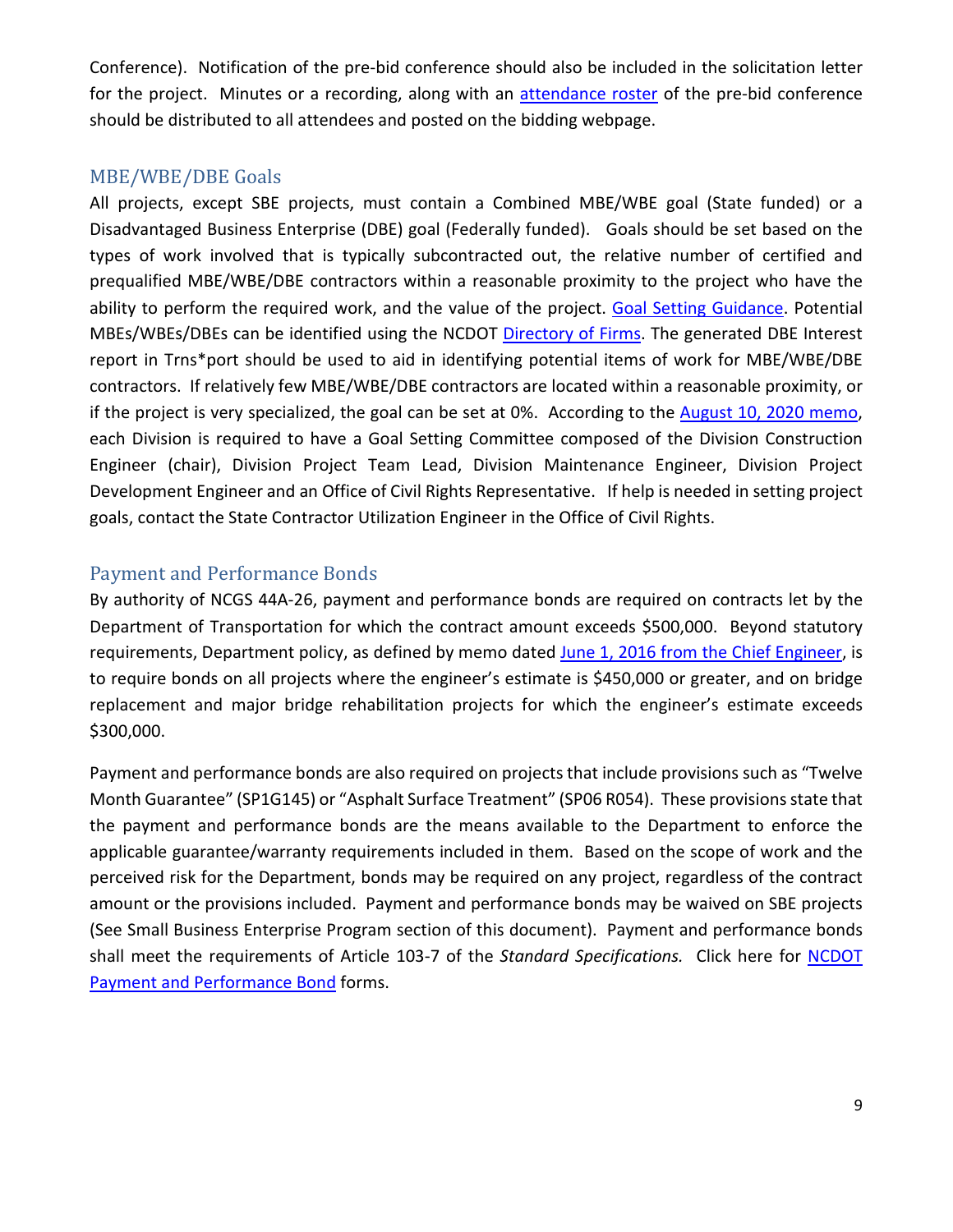## <span id="page-10-0"></span>Bid Bond/Bid Deposit

A bid bond or bid deposit shall be required on any project for which payment and performance bonds are required and shall comply with Section 102-10 of the *Standard Specifications.* Click here fo[r NCDOT](https://connect.ncdot.gov/resources/Specifications/DivOpsMaintResources/BidBond.pdf)  [Bid Bond](https://connect.ncdot.gov/resources/Specifications/DivOpsMaintResources/BidBond.pdf) forms. Bid bonds and bid deposits must be retained until the low bidder provides payment and performance bonds. At that time, bid bonds should be destroyed and bid deposits should be returned. This applies to all bidders, including the low bidder.

Submittal of a bid deposit is rare when bids are received electronically; however, if submitted the bid deposit shall be a certified check or a cashier's check and be in accordance with Article 102-10 of the *Standard Specifications*. The bid deposit shall be received prior to 5:00 PM on the day prior to the bid opening. If the bid is Central Let (Raleigh Let), the bid deposit is to be delivered to the State Contract Officer. If the bid is Division Let, the bid deposit must be delivered to the Division Contract Officer.

## <span id="page-10-1"></span>Davis-Bacon and Related Act Provisions on Federally Funded Projects

Provisions Z-86 through Z-91 contain the Federal minimum wage rates by classification for Highway Construction projects. Choose the applicable provision(s) based on the county(ies) covered by a particular project. Note that even though Davis Bacon mentions "Highway Construction projects", there are other projects (i.e. landscape planting contracts) that should include the wage rate provisions as well. Therefore, if the scope of work is not consistent with Highway Construction, contact the NCDOT Construction Unit for any assistance.

In accordance with FHWA document 1273, roadways functionally classified as local roads or rural minor collectors (generally Federal-aid Secondary routes) are excluded from this requirement with the exception of TAP (Transportation Alternatives Program) funded projects. However, the Department has the right to require Davis Bacon and Related Act Provisions on all projects to meet or exceed federal requirements.

For on-call contract extensions, the wage rates should be updated as needed in each annual renewal to reflect the current rates. While the special provisions for wage rates are typically updated in a timely fashion, it should be noted that an amendment for a general wage rate determination be incorporated if notification of the change is published in the Federal Register 10 days or more prior to the opening of bids. For any questions on this, notify the State Proposals and Specifications Engineer with the Contract Standards and Development Unit.

## <span id="page-10-2"></span>PS&E Package Approval

In addition to the plans, specifications and estimate as noted above, a complete PS&E package also consists of Right of Way, Utilities, and Railroad certifications. The certifications are assurance that all right-of-way (ROW) clearances, and utility and railroad work has been completed, or that arrangements for proper coordination during construction are included in the bid proposal. It is also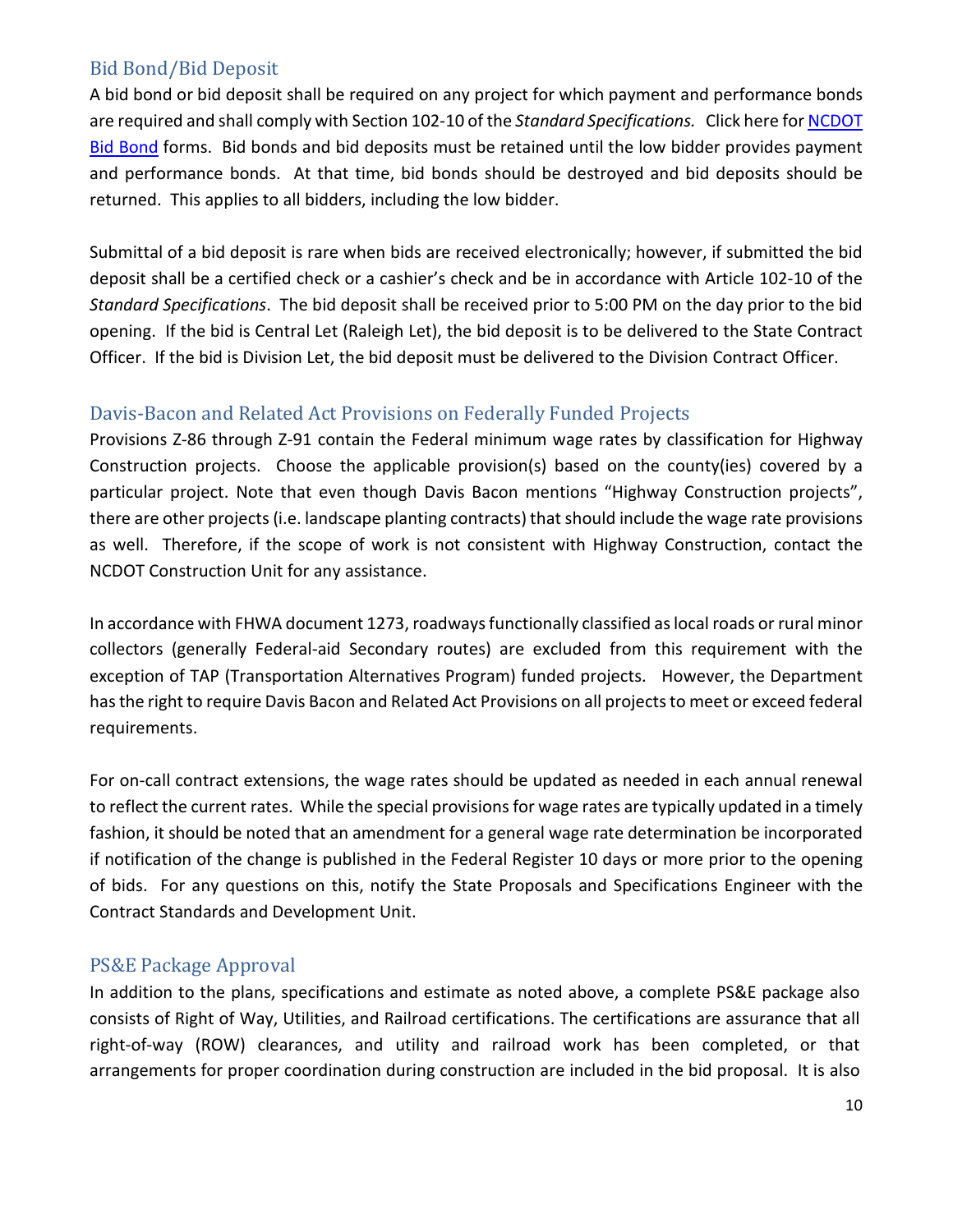assurance that the relocations of any impacted individuals and/or families have been completed. The certifications should be complete when submitting the PS&E package per the January 25, 2021 Memo [from the Chief Engineer.](https://ncconnect.sharepoint.com/:b:/r/sites/DOHPrelimEng/Shared%20Documents/Division%20Let%20Guidance%20and%20IDIQ%20Guidance/Division%20Let%20Guidance/Division%20Let%20Memos%20and%20Forms/1-25-21_Certifications_Required_for_STIP_Projects.pdf?csf=1&web=1&e=xHQk5N) The certification documents shall be emailed to the Division of Planning and Programming – Project Management a[t FundingHelp@ncdot.gov](mailto:FundingHelp@ncdot.gov) four weeks prior to advertisement of Raleigh let projects. The certification documents, completed PS&E Checklist, and line-item estimate shall be attached to the AFRA construction funding request for Division Let (DPOC) projects. For additional information on funding of STIP projects through the phases of a project see Funding [Checklist for STIP Projects.](https://ncconnect.sharepoint.com/:w:/r/sites/DOHPrelimEng/Shared%20Documents/Division%20Let%20Guidance%20and%20IDIQ%20Guidance/Division%20Let%20Guidance/Division%20Let%20Memos%20and%20Forms/Funding%20Checklist%20for%20PE,%20ROW,%20Construction.docx?d=wa2283560bdf140278a8103cd70cf427c&csf=1&web=1&e=wAGCfK)

The [Division PS&E Checklist](https://ncconnect.sharepoint.com/:w:/r/sites/DOHPrelimEng/Shared%20Documents/Division%20Let%20Guidance%20Memos/Division%20PSE%20Checklist.docx?d=w81b9d96f10d24e1d834f376380d1edbd&csf=1&web=1&e=KUkFbY) should be completed and approved via a signature by the Division Contract Officer to verify that all the state and federal requirements and documents have been met and are complete. To ensure proper documentation, the certifications shall be stored on the project's Preconstruction SharePoint site. The [Right of Way Certification](https://ncconnect.sharepoint.com/:w:/r/sites/DOHPrelimEng/Shared%20Documents/Division%20Let%20Guidance%20Memos/ROW%20Field%20Certification%20Form.docx?d=wb5bc519d1a2c4579b9e3cad79a528184&csf=1&web=1&e=DRiyZ6) shall be stored as a Key Document in the Right of Way Library. The Utility Certification [\(Centrally Managed](https://ncconnect.sharepoint.com/:w:/r/sites/DOHPrelimEng/Shared%20Documents/Division%20Let%20Guidance%20Memos/Utility%20Certification-%20Centrally%20Managed%20Projects.doc?d=wd4eecbd30dd745c2a51281318bbc3c64&csf=1&web=1&e=YHWSRN) and [Division Managed\)](https://ncconnect.sharepoint.com/:w:/r/sites/DOHPrelimEng/Shared%20Documents/Division%20Let%20Guidance%20Memos/Utility%20Certification-%20Division%20Managed%20Projects.doc?d=w98d37d03b8bb49afae5773fd3f101f9a&csf=1&web=1&e=cFznA2) shall be stored as a Key Document in the Utilities Library. The [Railroad Certification](https://ncconnect.sharepoint.com/:w:/r/sites/DOHPrelimEng/Shared%20Documents/Division%20Let%20Guidance%20Memos/Railroad%20Certification%20Form.doc?d=w3288b37e1bfd4d86930b2d20918821c4&csf=1&web=1&e=KdF8ee) shall be stored as a Key Document in the Rail Library. The PS&E Checklist is to be stored in the Project Management folder.

Note: No project is to be advertised or construction funding authorization requested, until the PS&E package is approved. Authority to approve the PS&E package has been granted to the Department via the FHWA/NCDOT Stewardship and Oversight Agreement.

# <span id="page-11-0"></span>Construction Authorization/Funding

Prior to requesting construction authorization, the documents on the PS&E Checklist, including PS&E approval, shall be submitted to the Division of Planning and Programming, Project Management as stated above. A funding request should be submitted no sooner than three months prior to the scheduled let date (two months is optimal), or a schedule change will be needed. A schedule change is required to place a project on the 12MLL or to remove it from the list.

Depending on the size and scope, projects can be funded from a variety of state and federal sources. Prior to advertising for bids, ensure that the project funding has been authorized and approved. Specifically, unique WBS number assigned to a project must be funded, authorized, and released prior to advertising by the Division of Planning and Program Management Project Management Unit. Approval that the project WBS number has been authorized and released for charges is indicated by the WBS "System Status" REL and "User Status" R100 in SAP (transactions CJ13 or CJ20N). These are two separate manual actions, but both are required.

Note on the Division PS&E Checklist that funds are authorized and released for the project, including the date. For projects funded in whole or in part with Federal funds, advertising prior to authorization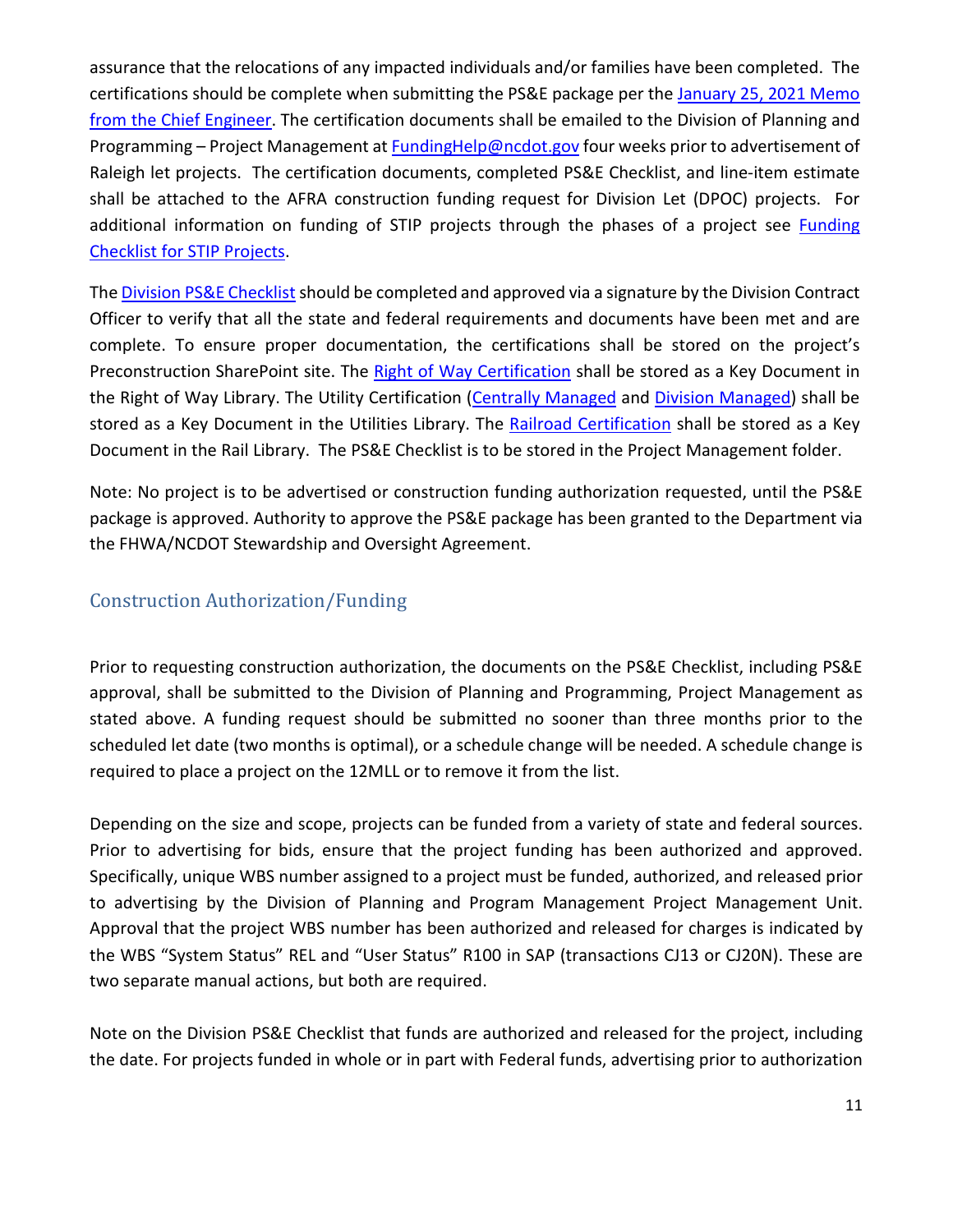by FHWA will make the project ineligible for Federal participation. If funds are not authorized contact your Project Manager.

# <span id="page-12-0"></span>Advertisement & Solicitation

When the PS&E Checklist is signed, and the project data has been entered in Trns\*port PES/LAS, the project is now ready for advertisement.

# <span id="page-12-1"></span>Identifying Potential Bidders

Potential bidders can be identified using the NCDOT [Directory of Transportation Firms.](https://www.ebs.nc.gov/VendorDirectory/default.html) To be eligible to bid on Division Let, non-SBE projects, bidders must be prequalified as a "Bidder" or "PO Prime Contractor" as noted in the Directory. Only certified SBE firms are eligible to bid on projects advertised as SBE projects. Although some certified SBE firms are prequalified, prequalification is not required to bid on an SBE project. Note: If bidders must be prequalified in specific NCDOT Work Codes to bid on a particular project, the required NCDOT Work Codes must be listed in the Invitation to Bid and prominently displayed on the Proposal Cover. Here is an example of an [Invitation to Bid \(electronic\)](https://ncconnect.sharepoint.com/:b:/r/sites/DOHPrelimEng/Shared%20Documents/Division%20Let%20Guidance%20and%20IDIQ%20Guidance/Division%20Let%20Guidance/Division%20Let%20Memos%20and%20Forms/Invitation%20to%20Bid%20(Electronic).pdf?csf=1&web=1&e=s0qHNr) and an [Invitation to Bid \(paper\).](https://ncconnect.sharepoint.com/:b:/r/sites/DOHPrelimEng/Shared%20Documents/Division%20Let%20Guidance%20and%20IDIQ%20Guidance/Division%20Let%20Guidance/Division%20Let%20Memos%20and%20Forms/Invitation%20to%20Bid%20(Paper).pdf?csf=1&web=1&e=Q5Okd3)

As of January 1, 2018, all Division non-maintenance, non-SBE projects will be bid electronically through Bid Express that will require the bidder to have a Division Digital ID. Note that even if the contractor has a Central Let Digital ID, they will need a separate one to bid on Division Let projects. Only one Digital ID is needed statewide for Division let projects.

## <span id="page-12-2"></span>Advertisement

The **Bidding & Letting** section of the Connect NCDOT website is the central repository for project letting information including updated information for letting, newly advertised projects, addendums and bid results. All bid documents should be posted on the appropriate section of this site reserved for each Highway Division. Newspaper advertisement is not required for Division Let Projects. (Note: Individuals posting documents to the Connect NCDOT site will need to request access to the site as a Content Contributor.)

Per the [November 15, 2021 Memo from the Chief Engineer,](https://ncconnect.sharepoint.com/:b:/r/sites/DOHPrelimEng/Shared%20Documents/Executive%20Memos/11-15-2021%20Memo%20to%20DEs%20WBS%20Funding%20Released%20Prior%20to%20Project%20Advertisement%20(002).pdf?csf=1&web=1&e=HcofWB) all projects must be funded prior to advertisement.

Divisions advertise projects on Connect using the Notice to Prospective Bidder, which contains the contract identification number and description of the project to be let, general summary of the items and approximate quantities of work to be performed (contract proposal), the time and place for the public opening and reading of the bids, and information concerning the availability of the bid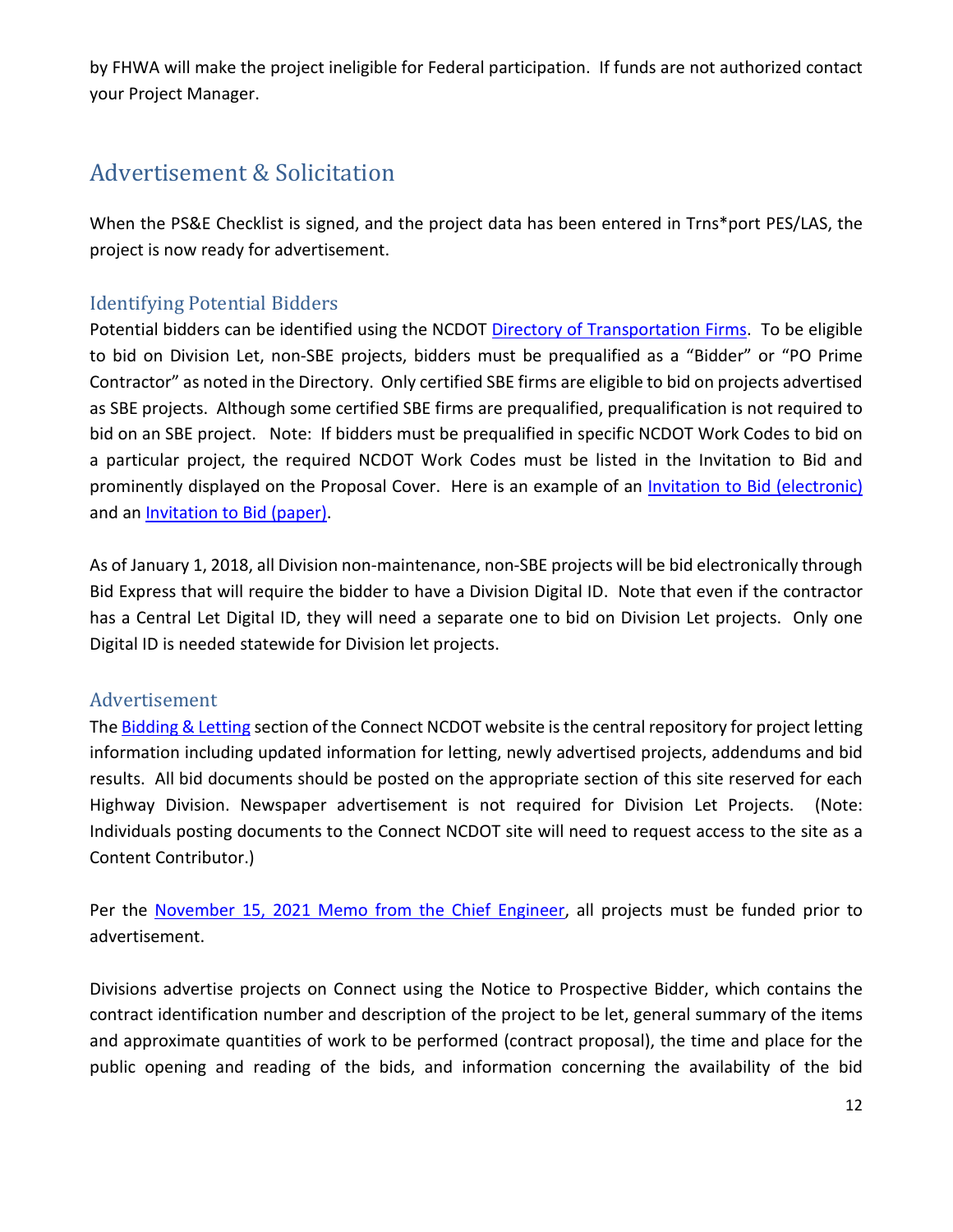documents. A flow chart labelled [Advertisement Day Stage Site Process](https://ncconnect.sharepoint.com/:b:/r/sites/DOHPrelimEng/Shared%20Documents/Division%20Let%20Guidance%20and%20IDIQ%20Guidance/Division%20Let%20Guidance/Division%20Let%20Memos%20and%20Forms/ADVERTMENT%20DAY%20STAGE%20SITE%20PROCESS.pdf?csf=1&web=1&e=LurRKt) has been created for ease in how to upload a project for advertisement.

Federally funded projects must be advertised for a minimum of three weeks prior to the bid opening date in accordance with Federal legislation (23 CFR 635.112); however, with FHWA's approval, exceptions are permitted when circumstances warrant.

Per the [May 13, 2016 memo from the Chief Engineer,](https://ncconnect.sharepoint.com/:b:/r/sites/DOHPrelimEng/Shared%20Documents/Division%20Let%20Guidance%20and%20IDIQ%20Guidance/Division%20Let%20Guidance/Division%20Let%20Memos%20and%20Forms/Electronic%20Bidding%20-%20Division%20Let%20Projects%20Policy%20Memo%205-13-16.pdf?csf=1&web=1&e=eyIVLD) the advertisement period for division let contracts should allow at least three weeks unless there is an emergency situation. This includes projects with a zero DBE/MBE/WBE goal. As with federal contracts, if circumstances warrant a shortened advertisement period (i.e. emergency, public safety), the Chief Engineer will provide the approval of the exception.

(For assistance in storm event processes, see [Emergency Flow Chart\)](https://ncconnect.sharepoint.com/:b:/r/sites/DOHPrelimEng/Shared%20Documents/Division%20Let%20Guidance%20and%20IDIQ%20Guidance/Division%20Let%20Guidance/Division%20Let%20Memos%20and%20Forms/Emergency%20Flow%20Chart.pdf?csf=1&web=1&e=ugExgi)

The following documents/items are required to post on the Connect NCDOT website for Advertisement:

- Invitation to Bid
- Proposal (with permits)
- Plans (if applicable)
- Subsurface Information (for information only, if available)
- Addendums (as necessary during advertisement period)
- Pre-Bid Conference Minutes or recording (if applicable)
- Plan Holders List

# <span id="page-13-0"></span>Designated NCDOT Point of Contact

One person should be designated as the point of contact during advertisement period. All questions and concerns should be directed to this person for consistency in the dissemination of information. This person is not expected to know all the answers but is responsible to discuss issues with appropriate individuals within the Department to determine answers or develop solutions. If clarification is provided to one bidder that could affect bidding, this person is responsible to promptly provide the same information to all bidders. If warranted, this may include the issuance of an addendum.

# <span id="page-13-1"></span>Plan Holders List

The purpose of the Plan Holders List is to enable Division personnel to promptly notify the bidders of contract updates via an addendum and provide potential subcontractors a list of prime contractors interested in bidding the contract.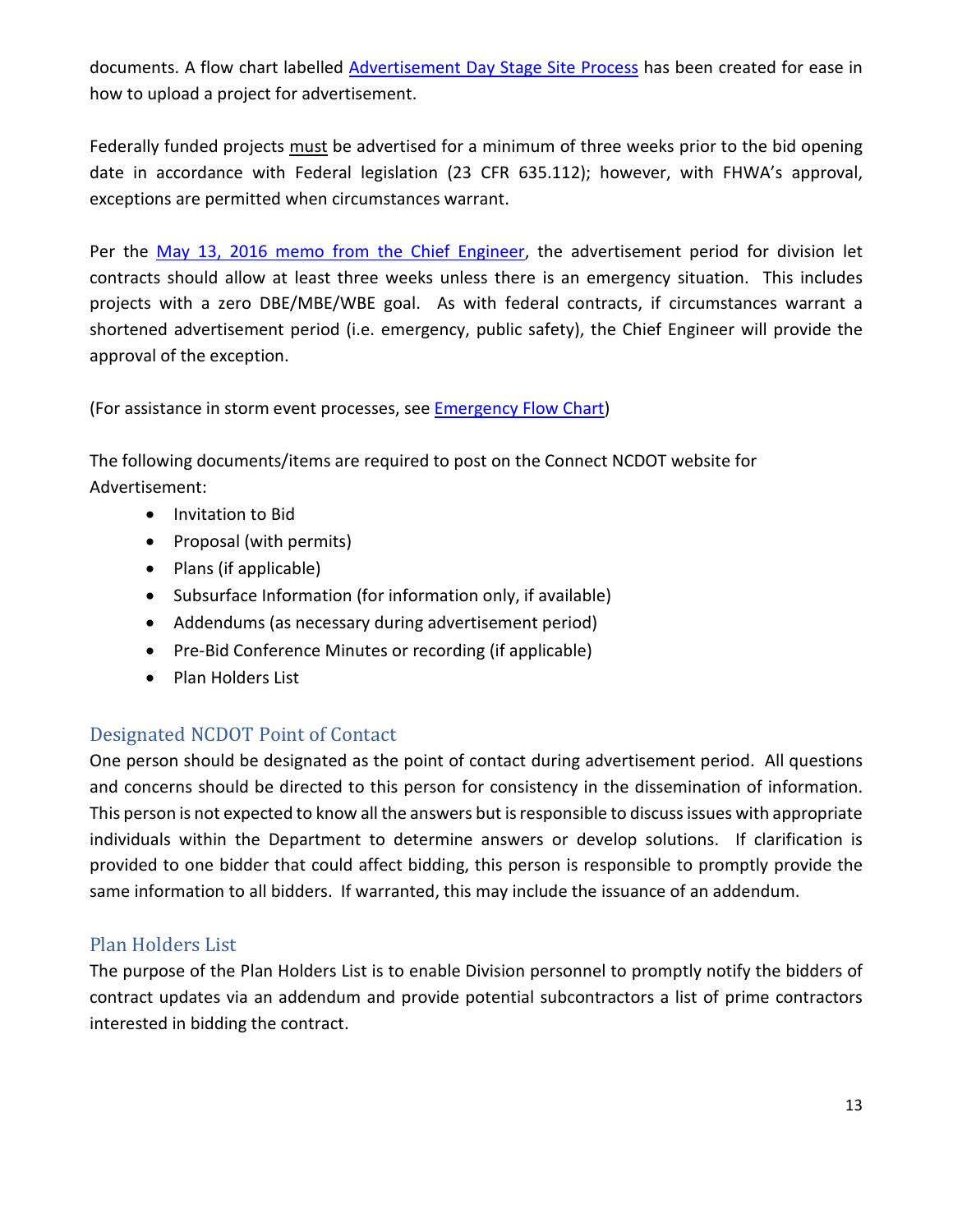For Division let projects, there is currently no mechanism built into the Connect NCDOT system to capture plan holder information. However, a workaround has been created through Bid Express. See [Creating a Potential Bidders List Via Bid Express](https://ncconnect.sharepoint.com/:b:/r/sites/DOHPrelimEng/Shared%20Documents/Division%20Let%20Guidance%20and%20IDIQ%20Guidance/Division%20Let%20Guidance/Division%20Let%20Memos%20and%20Forms/CREATING%20A%20POTENTIAL%20BIDDERS%20LIST%20VIA%20BID%20EXPRESS.pdf?csf=1&web=1&e=EdaRGI) for steps to create the list.

For non-HiCAMS projects, some Divisions require bidders to respond by email notifying the Division of their intention to bid so a plan holder's list can be developed; however, notification is not required to bid on a project. Other ways of notification may be appropriate as long as a system is identified and documented.

The subsequent plan holders list developed should be posted on the Connect NCDOT site with other project documents.

## <span id="page-14-0"></span>Addendums

There are times during the advertisement period when an error or omission in the bid documents is discovered or when new information is presented. All bidders must bid the project on the same basis so that no particular advantage or disadvantage accrues to any potential bidder. The mechanism to incorporate changes into the bid documents during the advertisement period is an addendum. An addendum issued during advertisement could have a profound impact on bid prices, and the basis for bid comparisons, therefore, all prospective bidders must become aware of the addendum as expeditiously as possible. A common practice is to apply the same minimum time frame criteria for all addendums as has been established by the "10-day rule" for USDOL wage rate decisions. Under the 10-day rule, all addendums must be issued 10 or more calendar days prior to bid opening. If there are any concerns, contact the Contract Standards and Development Office for assistance.

Addendums should be sent to known bidders in a manner by which receipt can be verified (certified mail/return receipt, email with read confirmation, etc.). Since all bidders may not be known, addendums should also be posted at the same location as other information for the project on the Connect NCDOT website. For projects that are electronically bid, BidEx informs the bidder there is an addendum prior to entering their bid. An EBS addendum file must be provided to bidders and applied by them prior to entering their bid. For non-electronic submittal projects, bidders must also acknowledge receipt of addendums on the form provided in the proposal. The bidder has the responsibility of checking the Connect NCDOT website for any addendums prior to submitting a bid for a project.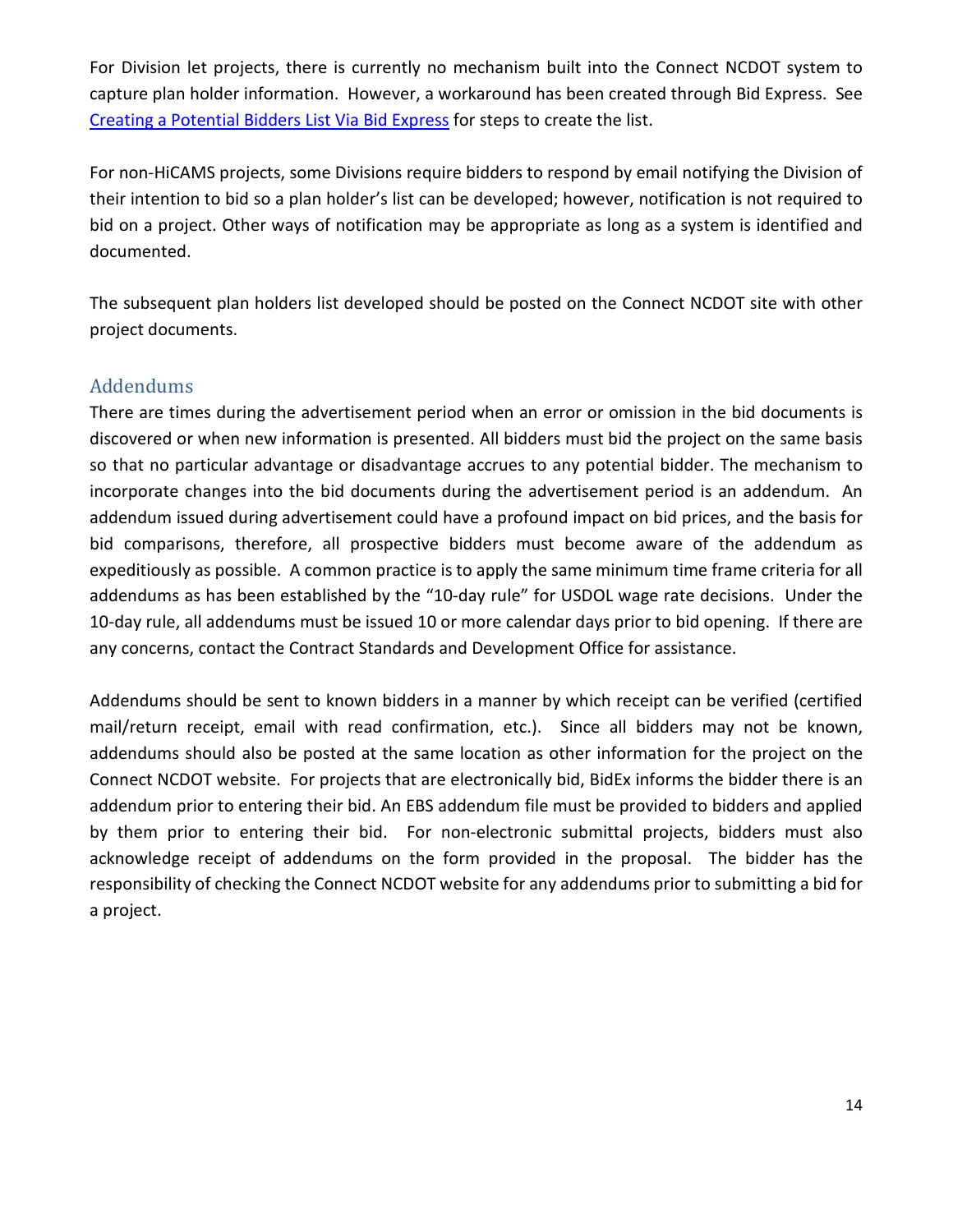# <span id="page-15-0"></span>Letting, Award and Execution

Letting, award and execution must be accomplished in accordance with Section 103 of the *Standard Specifications.* Become familiar with Section 103 as it addresses many aspects of the award & execution process.

A [Bid Checklist](https://ncconnect.sharepoint.com/:b:/r/sites/DOHPrelimEng/Shared%20Documents/Division%20Let%20Guidance%20and%20IDIQ%20Guidance/Division%20Let%20Guidance/Division%20Let%20Memos%20and%20Forms/!!Bid%20Checklist.pdf?csf=1&web=1&e=2aNRMJ) has been included in this document as a reference for the Bidder in preparing their bid. This can be sent to new bidders to ensure that all requirements have been met.

## <span id="page-15-1"></span>Letting Preparation

The Design Team, firm or in-house, will upload final plans and pay itemsto the project Pre-Construction Connect site. The plans should follow [standard practices and procedures](https://connect.ncdot.gov/site/preconstruction/Pages/Preconstruction-Help.aspx) as outlined on Connect. Likewise, pay items should be uploaded utilizing the [PIQ tool.](https://connect.ncdot.gov/site/preconstruction/Lists/Precon%20Announcements/DispForm.aspx?ID=112&Source=https%3A%2F%2Fconnect%2Encdot%2Egov%2Fsite%2Fpreconstruction%2FPages%2FDefault%2Easpx&ContentTypeId=0x010400D9A3C86BF3600C48811F23F02B43D8F3) The Proposals Engineer should lock all libraries approximately six weeks prior to letting to ensure there are no changes during plan checking and finalization.

## <span id="page-15-2"></span>Division Letting Dates

Each Division has been assigned designated letting dates. (see [December 2, 2011 Chief Engineer memo](https://ncconnect.sharepoint.com/:b:/r/sites/DOHPrelimEng/Shared%20Documents/Division%20Let%20Guidance%20and%20IDIQ%20Guidance/Division%20Let%20Guidance/Division%20Let%20Memos%20and%20Forms/Division%20Let%20Dates_Gibson_2-02-11.pdf?csf=1&web=1&e=fh1pYk)  [and Division Letting Map\)](https://ncconnect.sharepoint.com/:b:/r/sites/DOHPrelimEng/Shared%20Documents/Division%20Let%20Guidance%20and%20IDIQ%20Guidance/Division%20Let%20Guidance/Division%20Let%20Memos%20and%20Forms/Division%20Let%20Dates_Gibson_2-02-11.pdf?csf=1&web=1&e=fh1pYk). Divisions may have special lettings on other days if necessary, but this should be the exception not the rule. Per th[e May 13, 2016 Memo](https://ncconnect.sharepoint.com/:b:/r/sites/DOHPrelimEng/Shared%20Documents/Division%20Let%20Guidance%20and%20IDIQ%20Guidance/Division%20Let%20Guidance/Division%20Let%20Memos%20and%20Forms/Electronic%20Bidding%20-%20Division%20Let%20Projects%20Policy%20Memo%205-13-16.pdf?csf=1&web=1&e=ADQbXS) from the Chief Engineer, all Divisions are to schedule bid openings at 2:00 pm. If there is a special letting that has been approved, Contract Standards and Development personnel should be notified of the letting via a calendar invitation to [dot.letting.schedule@ncdot.gov.](mailto:dot.letting.schedule@ncdot.gov)

## <span id="page-15-3"></span>Bid Opening Guidelines

For clarity, the following has been broken down into those projects that go through Bid Express and those that are done via paper bids. To ensure that all requirements and procedures have been met, document via the [Award Task List.](https://ncconnect.sharepoint.com/:x:/r/sites/DOHPrelimEng/Shared%20Documents/Division%20Let%20Guidance%20and%20IDIQ%20Guidance/Division%20Let%20Guidance/Division%20Let%20Memos%20and%20Forms/Award%20Task%20List.xlsx?d=w0d6780c93bb64280be3cc88d968435b7&csf=1&web=1&e=4SZgNi)

All bidders shall submit the Non-Collusion, Debarment and Gift Ban Certification with their bid package. Failure to sign this form constitutes rejection of the bid and their bid should not be read or entered into the bid results.

### Bid Express Projects:

- Have another NCDOT employee present as a witness.
- It is suggested that everyone present (NCDOT and contractors) sign the [Bid Opening Roster](https://ncconnect.sharepoint.com/:w:/r/sites/DOHPrelimEng/Shared%20Documents/Division%20Let%20Guidance%20and%20IDIQ%20Guidance/Division%20Let%20Guidance/Division%20Let%20Memos%20and%20Forms/Bid%20Opening%20Roster.doc?d=w99534ebdd09d4c8a9b8ea9c5161a8b0f&csf=1&web=1&e=dE8HWn) documenting attendance in case there are any questions after the bid opening. At least two Division employees are to be present at the bid opening.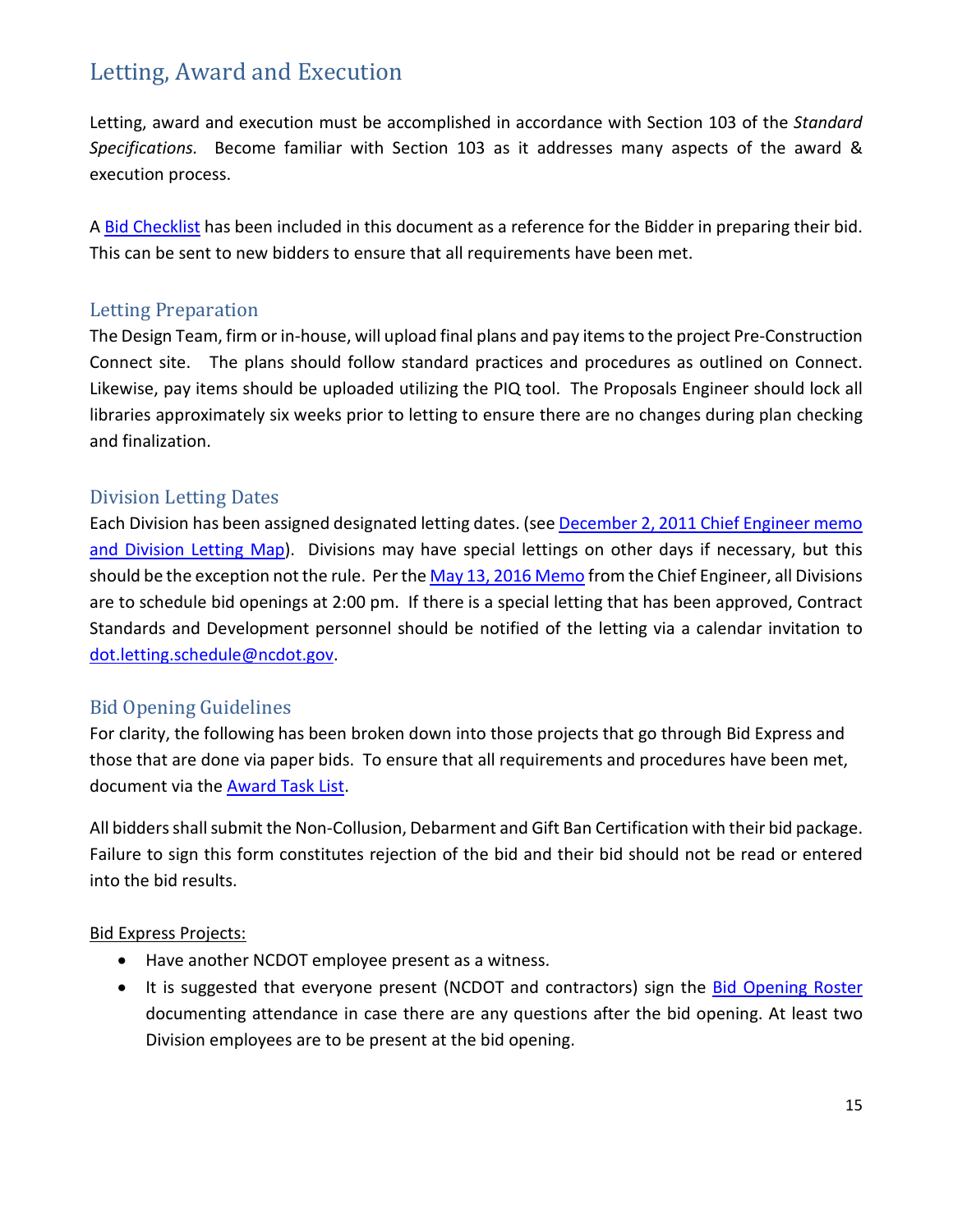- Open and review all bids publicly for bid responsiveness and determination of a responsible bidder. *Note: if a Pre-Bid Conference was required and a prime submitted a bid that was not on the Pre-Bid Roster, they are not responsive.*
- Read Engineer's Estimate aloud if there is at least one responsive bid. This should be done even if the bids are high. Do not read the Engineer's Estimate if bids are non-responsive.
- Responsive bids by responsible bidders are to be read aloud by the bidder's name and total bid amount. For any bid that is not read, the bidder must be identified and provided the reason for not reading the bid. Reasons for not reading a bid include the bid itself being non-responsive, or the bidder is determined to be not responsible. A responsive bid is a bid that meets all the requirements of the advertisement and proposal; while a responsible bidder is a bidder who has the financial means, and is physically organized and equipped to undertake and complete the contract. A bidder may be considered not responsible due to unsatisfactory past performance, failure to meet qualification requirements, or because of State or Federal suspension/debarment action.
- If required, each bid shall be accompanied by the required bid bond or bid deposit.
- Download and post Item C report including the Engineer's Estimate. Per the [May 13, 2016](https://ncconnect.sharepoint.com/:b:/r/sites/DOHPrelimEng/Shared%20Documents/Division%20Let%20Guidance%20and%20IDIQ%20Guidance/Division%20Let%20Guidance/Division%20Let%20Memos%20and%20Forms/Electronic%20Bidding%20-%20Division%20Let%20Projects%20Policy%20Memo%205-13-16.pdf?csf=1&web=1&e=pbFtZT)  [Memo from the Chief Engineer,](https://ncconnect.sharepoint.com/:b:/r/sites/DOHPrelimEng/Shared%20Documents/Division%20Let%20Guidance%20and%20IDIQ%20Guidance/Division%20Let%20Guidance/Division%20Let%20Memos%20and%20Forms/Electronic%20Bidding%20-%20Division%20Let%20Projects%20Policy%20Memo%205-13-16.pdf?csf=1&web=1&e=pbFtZT) the bids and the engineer's estimate must be posted within 48 hours of bid opening. Bid tabs, although not specifically mentioned in the memo, should also be posted in a timely manner.
- Do not allow outside parties or competing bidders to review or make copies of any bid forms. In accordance with GS 136-28.5(c), "bids and documents submitted in response to an advertisement or request for proposal under this Chapter shall not be public record until the Department issues a decision to award or not to award the contract."
- Under GS 136, only one responsive bid from a responsible bidder is required to award a contract.
- Follow Section 102 of the *[Standard Specifications for Roads and Structures](https://connect.ncdot.gov/resources/Specifications/StandSpecLibrary/2018%20Standard%20Specifications%20for%20Roads%20and%20Structures.pdf)* for rejection and readvertisement.

### Paper:

- Check US mail, courier mail, etc. just prior to bid opening to see if any last-minute bids have been received.
- After receipt, bids must remain in the possession of an NCDOT employee, in a secure location and unopened until the designated bid opening date and time.
- Begin the bid opening promptly at the scheduled time and do not accept additional bids once the letting has begun – NO EXCEPTIONS. Bids arriving late must be returned, UNOPENED.
- Have another NCDOT employee present as a witness.
- It is suggested that everyone present (NCDOT and contractors) sign the [Bid Opening Roster](https://ncconnect.sharepoint.com/:w:/r/sites/DOHPrelimEng/Shared%20Documents/Division%20Let%20Guidance%20and%20IDIQ%20Guidance/Division%20Let%20Guidance/Division%20Let%20Memos%20and%20Forms/Bid%20Opening%20Roster.doc?d=w99534ebdd09d4c8a9b8ea9c5161a8b0f&csf=1&web=1&e=UQ1C5i) documenting attendance in case there are any questions after the bid opening.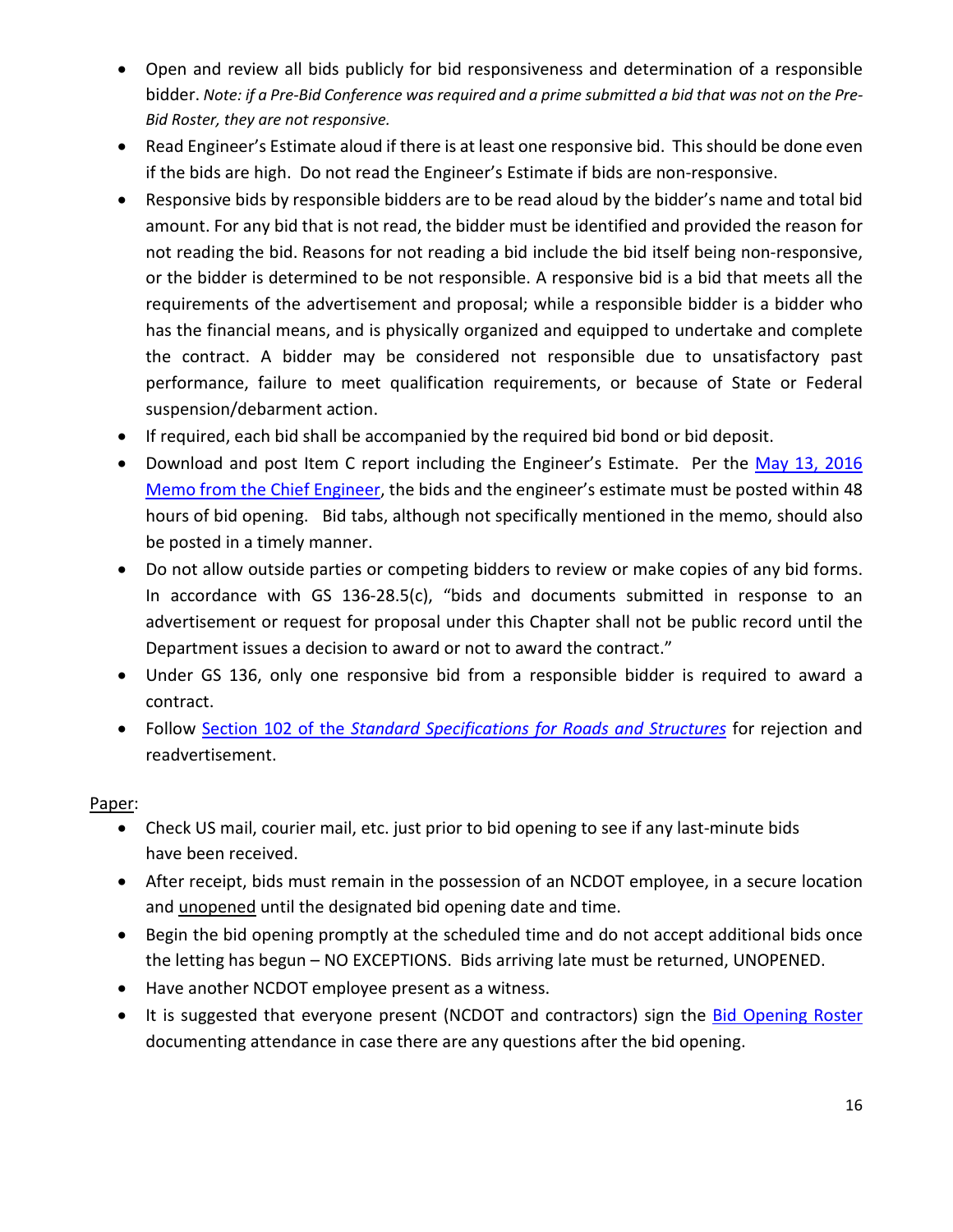- Bids must be submitted along with the complete proposal. If plans, permits, subsurface information, etc. have been provided as separate documents, these do not have to be returned with the bid.
- Open and review all bids publicly for bid responsiveness and determination of a responsible bidder. If an Addendum was posted, ensure that it is included with the bid package and all appropriate pages are signed. *Note: if a Pre-Bid Conference was required and a prime submitted a bid that was not on the Pre-Bid Roster, they are not responsive.*
- Read Engineer's Estimate aloud if there is at least one responsive bid. This should be done even if the bids are high. Do not read the Engineer's Estimate if bids are non-responsive.
- Responsive bids by responsible bidders are to be read aloud by the bidder's name and total bid amount. For any bid that is not read, the bidder must be identified and provided the reason for not reading the bid. Reasons for not reading a bid include the bid itself being non-responsive (or irregular), or the bidder is determined to be not responsible. A responsive bid is a bid that meets all the requirements of the advertisement and proposal; while a responsible bidder is a bidder who has the financial means, and is physically organized and equipped to undertake and complete the contract. A bidder may be considered not responsible due to unsatisfactory past performance, failure to meet qualification requirements, or because of State or Federal suspension/debarment action.
- Record all bidders and bids on the [Bid Summary Sheet](https://ncconnect.sharepoint.com/:w:/r/sites/DOHPrelimEng/Shared%20Documents/Division%20Let%20Guidance%20and%20IDIQ%20Guidance/Division%20Let%20Guidance/Division%20Let%20Memos%20and%20Forms/Bid%20Summary%20Sheet.docx?d=wfa2bf6a042084e42a5c42005af54ed5a&csf=1&web=1&e=edUTXk) as bids are opened. Ensure that the project bids do not exceed the General Statute amount (currently \$5 million) as projects cannot be awarded at the Division level if the bid amount exceeds the statute amount.
- Division employees sign the Bid Summary sheet. Post Bid Summary or Item C Sheet on the Connect NCDOT site. Per the [May 13, 2016 Memo from the Chief Engineer,](https://ncconnect.sharepoint.com/:b:/r/sites/DOHPrelimEng/Shared%20Documents/Division%20Let%20Guidance%20and%20IDIQ%20Guidance/Division%20Let%20Guidance/Division%20Let%20Memos%20and%20Forms/Electronic%20Bidding%20-%20Division%20Let%20Projects%20Policy%20Memo%205-13-16.pdf?csf=1&web=1&e=Axn9V7) the bids and the engineer's estimate must be posted within 48 hours of bid opening.
- Do not allow outside parties or competing bidders to review or make copies of any bid forms. In accordance with GS 136-28.5(c), "bids and documents submitted in response to an advertisement or request for proposal under this Chapter shall not be public record until the Department issues a decision to award or not to award the contract."
- Under GS 136, when publicly advertised, only one responsive bid from a responsible bidder is required to award a contract.
- Follow Section 102 of the *[Standard Specifications for Roads and Structures](https://connect.ncdot.gov/resources/Specifications/StandSpecLibrary/2018%20Standard%20Specifications%20for%20Roads%20and%20Structures.pdf)* for rejection and readvertisement.

If readvertisement is recommended (i.e. all bids were too high) the project must be fully advertised at the required length of time as for a new advertisement (i.e. 3 weeks). Exceptions can only be made via the Chief Engineer's Office for State Funded projects or FHWA for federal projects.

For each let, the Division shall keep a record of all bids submitted should the information be subject to a public records request.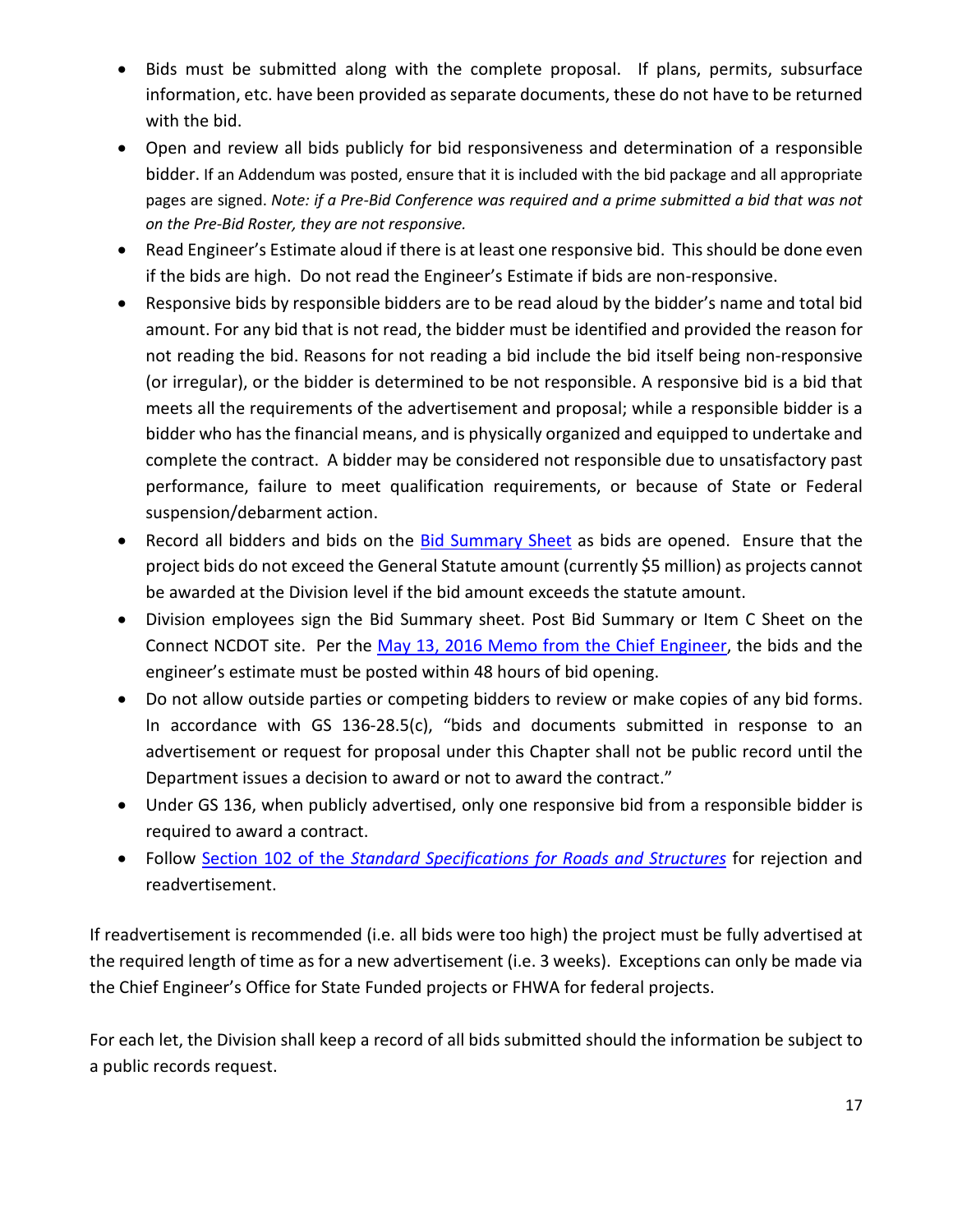For traditional paper bids, the following must be completed and returned along with the entire proposal document:

- Proposal Item Sheet(s)
- Execution of Bid (correct form reflecting bidder's business organization)
- MBE/WBE/DBE Listing (No entry required for projects with zero goals. For projects with non-zero goals, form must be completed even if the only entry is ZERO or NONE.)
- Bid bond or bid deposit (if required)
- Addendum Acknowledgement form (if applicable)

# <span id="page-18-0"></span>Prequalification of Bidders

Per the *Standard Specifications* Section 102-13, a bidder must be prequalified in order for the bid to be accepted. While typically the work codes that the prime is prequalified in does not come into play, it should still be considered. For example, a bridge job may have a low bidder that is not prequalified to do bridge work. The question should then be asked how the prime is going to meet the required 35% of the work to be done with his own forces (minus specialty items) per Article 108-6 of the *Standard Specifications*.

Subcontractors do not have to be prequalified at the time of bid but must be prequalified prior to beginning work on the project. This also applies to any subcontractors which may be counted toward a project goal.

Prequalification of a prime can be found via the [Directory](https://www.ebs.nc.gov/VendorDirectory/default.html) of Firms. Click on Prequalified Bidders, PO Prime Contractors, & Subcontractors. Type in the name of the firm and the Prequalification Status Box will show if they are either a "Bidder" or a "PO Prime". Either designation will show that the firm is prequalified for Division Let projects.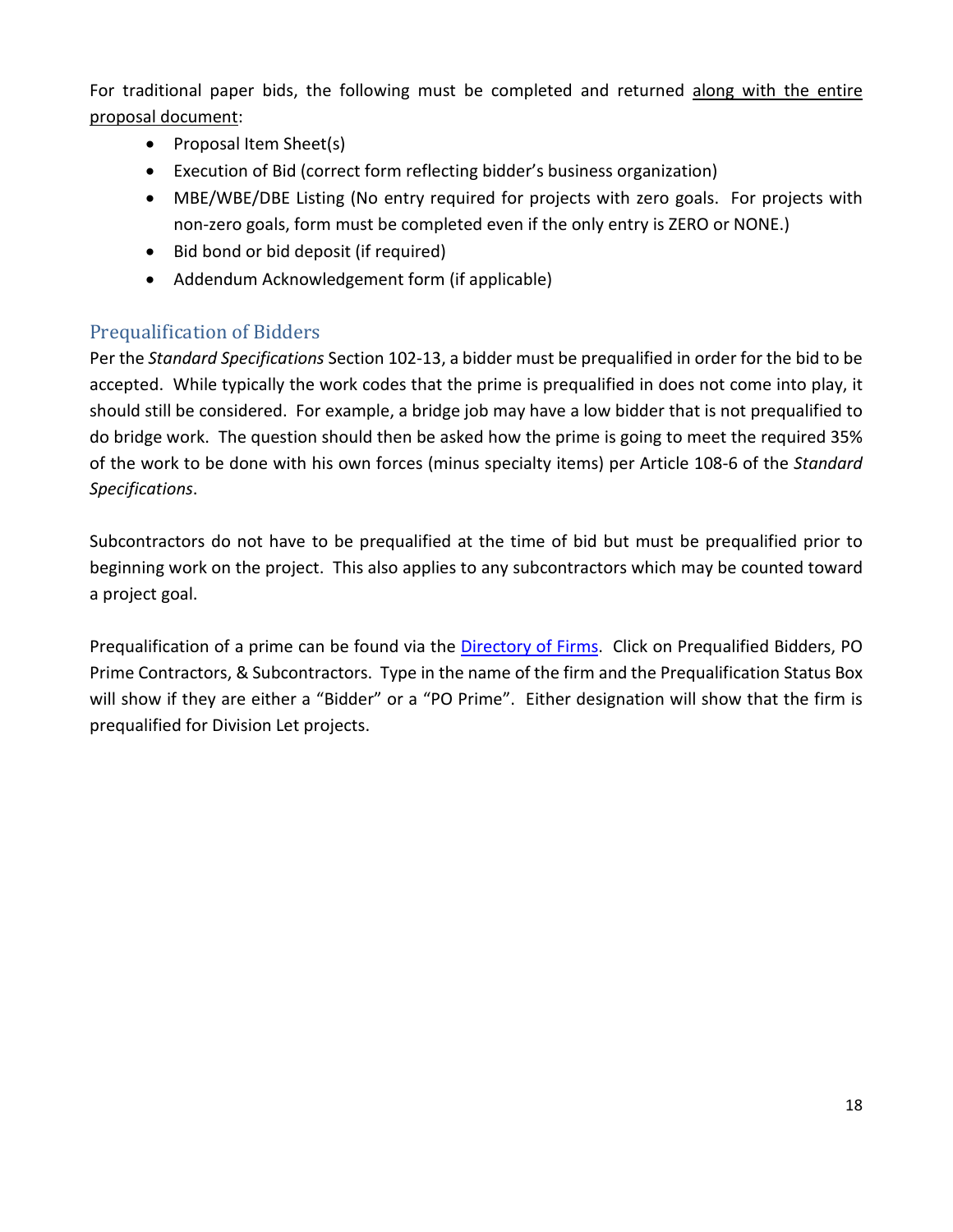### Example:

| <b>Firm</b>                                                                                                  | <b>Address</b>                                         | Contact                                                                            | <b>Certifications</b> | <b>Prequal Status</b>         |
|--------------------------------------------------------------------------------------------------------------|--------------------------------------------------------|------------------------------------------------------------------------------------|-----------------------|-------------------------------|
| <b>NEW</b><br><b>DIMENSIONS IN</b><br><b>PAVEMENT</b><br><b>MARKINGS INC</b><br>DBA NEW<br><b>DEMENSIONS</b> | 231 RUTLEDGE<br><b>ROAD</b><br>FLETCHER, NC<br>28732   | <b>SHANNON M.</b><br><b>WOOD</b><br>828-654-8181<br>828-654-<br>7590(FAX)<br>Email | DBE, WBE              | <b>PO</b> Prime<br>Contractor |
| <b>NEW LINE</b><br><b>CONSTRUCTION</b><br>LLC.                                                               | 115 TOWNSEND<br>PL<br>JACKSONVILLE,<br><b>NC 28540</b> | <b>TODD D</b><br><b>WILLIAMS</b><br>910-934-2339<br>Email                          | <b>SBE</b>            | <b>PO</b> Prime<br>Contractor |

Note that in this same search you can see if they are DBE, WBE, MBE or SBE certified.

## <span id="page-19-0"></span>Contractor Licensing

All bidders on non-SBE projects must comply with Chapter 87 of the NC General Statutes which regulates the practice of General Contracting in North Carolina. At the time of bidding, bidders must be licensed by the North Carolina Licensing Board for General Contractors when bidding on a project that contains no Federal funding for which the bid is \$30,000 or more (except for certain specialty work as determined by the Licensing Board and in accordance with GS 136-28.14. See the recommended [exclusions](https://ncconnect.sharepoint.com/:b:/r/sites/DOHPrelimEng/Shared%20Documents/Division%20Let%20Guidance%20and%20IDIQ%20Guidance/Division%20Let%20Guidance/Division%20Let%20Memos%20and%20Forms/Exclusions%20for%20GC%20Licensing%20List.pdf?csf=1&web=1&e=kfJFEd) and the [July 10, 2006 Requirements for Traffic Signal, ITS and /or Related Contracts\)](https://ncconnect.sharepoint.com/:b:/r/sites/DOHPrelimEng/Shared%20Documents/Division%20Let%20Guidance%20and%20IDIQ%20Guidance/Division%20Let%20Guidance/Division%20Let%20Memos%20and%20Forms/Contractor%20Licensing%20-%20Signal,%20ITS,%20etc.pdf?csf=1&web=1&e=4cFbmr).

For projects that contain Federal funding, bidders must be licensed by the Licensing Board within 60 calendar days following bid opening. Additional requirements as set forth by Article 2 and Article 4 of Chapter 87 of the NC General Statutes apply to projects that include HVAC, plumbing and electrical work.

Bidders must be in good standing and maintain licensing requirements by ANY other Licensing Board per that Board's regulations.

## <span id="page-19-1"></span>Bid Information and Verification

Upon completion of the Bidding and Letting processes, all documentation should be uploaded to the Project Management folder within the project's Preconstruction SharePoint site.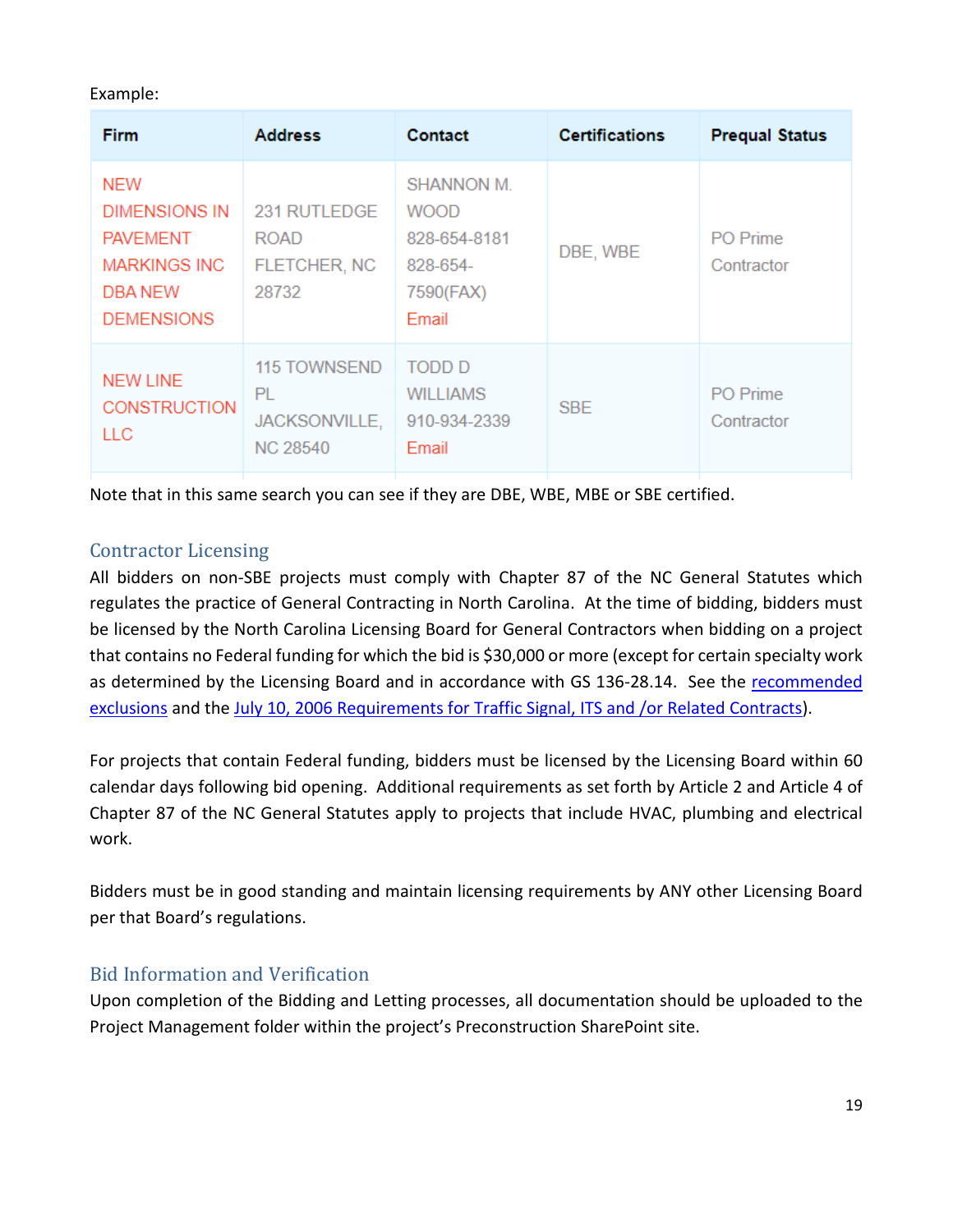The following links are provided to aid in the bid review process: [NCDOT Directory of Firms](https://www.ebs.nc.gov/VendorDirectory/default.html) - Verify Prequalification & Certifications [NC Licensing Board for General Contractors](https://www.nclbgc.org/) – Verify Contractor Licensing [NCDOA Division o](http://www.doa.state.nc.us/PandC/actions.aspx)f Purchase and Contract - Listing of State Debarred Vendors [NC Department of Insurance -](https://www.ncdoi.gov/) License Status Query – Verify Status of Insurance and Surety Providers [NC Secretary of State -](https://www.sosnc.gov/online_services/search/by_title/_Business_Registration) Corporations - Search Page – Verify Status of Corporations, LLC's & LLP's

#### <span id="page-20-0"></span>Bid Irregularities

Apparent clerical errors and omissions in the unit bid price and amount bid for bid items should be handled in accordance with Section 103-2 of the *Standard Specifications*. For all other irregularities, consult with the State Contract Officer and if needed, Special Deputy Attorney General for Transportation to determine if the irregularities can be waived.

### <span id="page-20-1"></span>MBE/WBE/DBE Compliance

Verify that the subcontractors shown on the MBE/WBE/DBE Listing form or uploaded in BidEx are certified at the time bids are opened. This can be done by consulting the [Directory of Firms.](https://www.ebs.nc.gov/VendorDirectory/default.html) If the proposed firm(s) is not certified at the time of bid, they cannot count toward meeting the advertised goal. Since the Directory of Firms, where the certification designation is housed, is updated real time, it may not reflect what was in the provided DBENC.bin. To minimize errors, generate a new DBE/MBE/WBE listing for each letting and do not use old downloads.

If the low bidder does not meet advertised DBE or combined MBE/WBE goal, they must either use banked credits (for state-funded projects only) or submit documentation of a Good Faith Effort in accordance with the special provisions in the proposal. It is required that the division records when the GFE documents are received and if in compliance with the special provisions.

### <span id="page-20-2"></span>Banking of MBE/WBE Credit

All state funded contracts shall be eligible for a "banking" credit on the MBE and/or WBE goal. This will allow the contractor to use the excess WBE and/or MBE credits from one project to make up deficiencies on future contract awards. The "Banking MBE/WBE Credit" explanation is included in the Minority and Women Businesses special provision for state projects (SP01-G067).

If the committed WBE / MBE participation submitted by [Letter of Intent](https://ncconnect.sharepoint.com/:w:/r/sites/DOHPrelimEng/Shared%20Documents/Division%20Let%20Guidance%20and%20IDIQ%20Guidance/Division%20Let%20Guidance/Division%20Let%20Memos%20and%20Forms/Letter%20of%20Intent%20to%20Perform%20as%20Subcontractor.doc?d=w805be01c15e745f7994bc27bd19c2c0e&csf=1&web=1&e=QSdtWM) exceeds the algebraic sum of the MBE or WBE goal by \$1,000 or more, the excess will be placed on deposit by the Department for future use by the bidder. Separate accounts will be maintained for MBE and WBE participation and these may accumulate for a period not to exceed 24 months.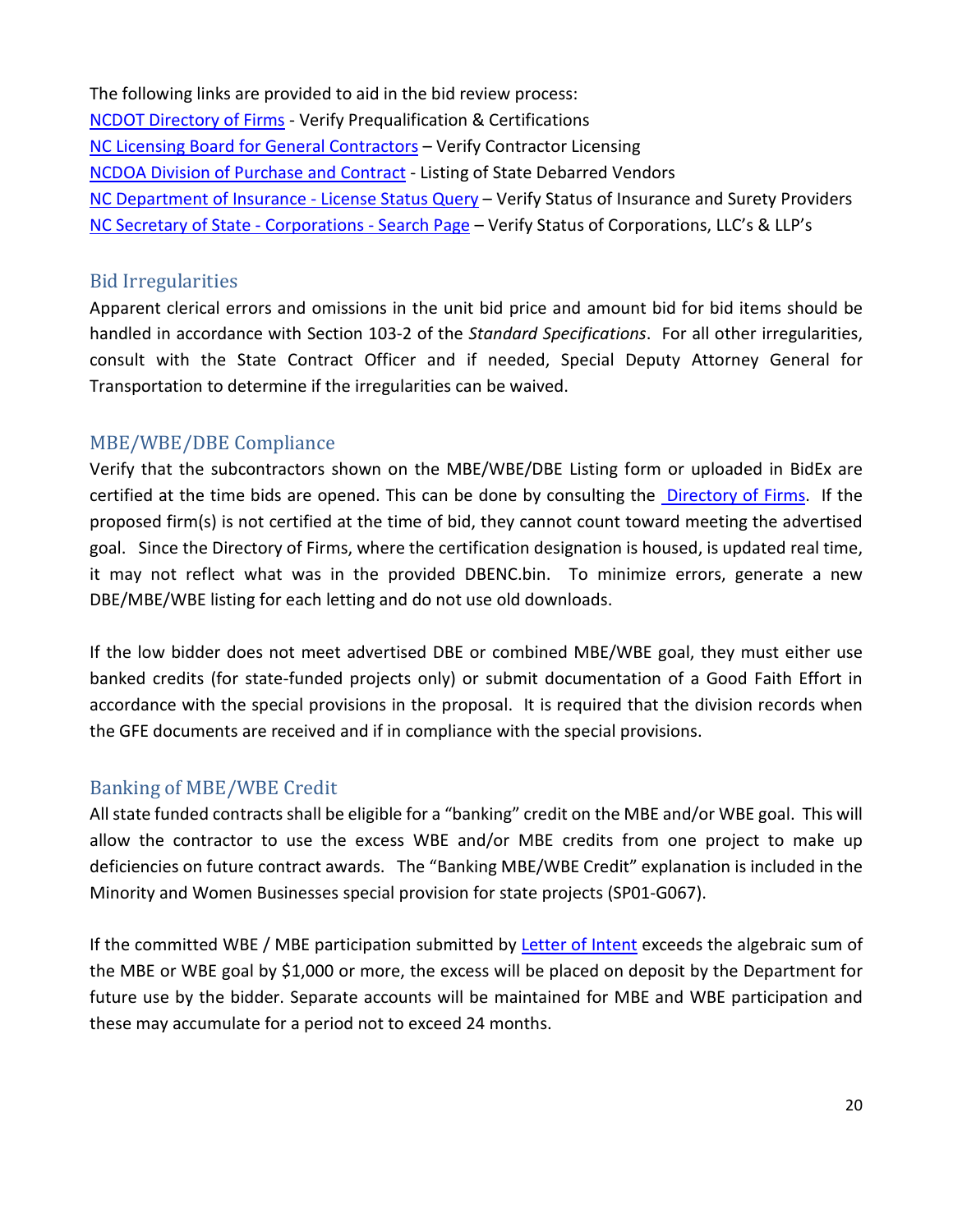When an apparent low bidder fails to submit sufficient participation by MBE and/or WBE firms to meet the contract goal, as part of the good faith effort, the Department will consider allowing the bidder to withdraw funds to meet the MBE / WBE goal as long as there are adequate funds available in the bidder's MBE / WBE bank account.

Within 24 hours of award, Divisions should submit the [Banking Spreadsheet](https://ncconnect.sharepoint.com/:x:/r/sites/DOHPrelimEng/Shared%20Documents/Division%20Let%20Guidance%20and%20IDIQ%20Guidance/Division%20Let%20Guidance/Division%20Let%20Memos%20and%20Forms/Banking%20Program%20Reporting%20Workbook%202021.xlsx?d=wbfef79fd28e0466697b9ee4ee94db453&csf=1&web=1&e=SIXSyl) to the Contractor Utilization Section of the Office of Civil Rights at [DBE@ncdot.gov.](mailto:DBE@ncdot.gov) See the How to Use the Division [Banking Worksheet job aid](https://ncconnect.sharepoint.com/:w:/r/sites/DOHPrelimEng/Shared%20Documents/Division%20Let%20Guidance%20and%20IDIQ%20Guidance/Division%20Let%20Guidance/Division%20Let%20Memos%20and%20Forms/Job%20Aid_how%20to%20use%20the%20banking%20spreadsheet.docx?d=w4ceb44b10d4748f78c712400862780a5&csf=1&web=1&e=cMpqyN) for assistance in filling out the spreadsheet.

The Contractor Utilization Section will act as the bank and track each contractor's MBE / WBE amounts on a statewide basis. Any deposits and withdrawals will be approved by the Contractor Utilization Section in the master tracking system.

It is the Contractor's responsibility to request use of banking for a failure to meet contract goals. The contractor can confirm their balance with the Contractor Utilization Section leading up to the bid opening. The Division will follow goal compliance procedures as detailed in the Division Let Contract Guidance unless the Contractor advises that they would like to use MBE / WBE Banking. This request can be made at the same time they would typically submit the [letter of intent.](https://ncconnect.sharepoint.com/:w:/r/sites/DOHPrelimEng/Shared%20Documents/Division%20Let%20Guidance%20and%20IDIQ%20Guidance/Division%20Let%20Guidance/Division%20Let%20Memos%20and%20Forms/Letter%20of%20Intent%20to%20Perform%20as%20Subcontractor.doc?d=w805be01c15e745f7994bc27bd19c2c0e&csf=1&web=1&e=OOLNHV) The Division should correspond with the Contractor Utilization Section to verify that adequate funds are available for the amount needed to meet the advertised goal or a correspondence is provided to the division by the Contractor Utilization Section on the contractor's behalf. A response should be documented via email or letter for audit purposes. Upon verification of banking, the Contractor Utilization Section should withdraw the MBE / WBE funds and update the master tracking system.

After award of all contracts, the Division should submit the completed Division Banking Spreadsheet with the following fields completed:

- Prime Awarded Amount the value of the awarded contract.
- Date Verified Withdrawal of Funds Date in which withdrawal of funds is confirmed

The Contractor Utilization and Certification Section will verify that all deposits and withdrawals have been performed and updated in the master tracking system.

## <span id="page-21-0"></span>Bid Processing

Complete entry of bids into Trns\*port LAS system. (see [Letting Administration User Guide\)](https://connect.ncdot.gov/resources/Specifications/DivOpsMaintResources/Division%20Letting%20Administration%20User%20Guide.pdf). Once data entry is complete, Bid Tabulation can be generated.

# <span id="page-21-1"></span>Bid Review and Good Faith Effort Review Committees

Each Division should have a Bid Review Committee consisting of at least three NCDOT employees as determined by the Division Engineer. Each division is also required to have a Good Faith Committee as outlined in the [August 10, 2020 memo from the Chief Engineer.](https://ncconnect.sharepoint.com/:b:/r/sites/DOHPrelimEng/Shared%20Documents/Division%20Let%20Guidance%20and%20IDIQ%20Guidance/Division%20Let%20Guidance/Division%20Let%20Memos%20and%20Forms/08-10-2020%20Memo%20to%20DEs_Contract%20Goal%20Compliance%20Committees%20-%20Division%20Lettings.pdf?csf=1&web=1&e=b4fPFp) The same individuals may comprise both committees; however, the OCR Representative is not required on the Bid Review Committee.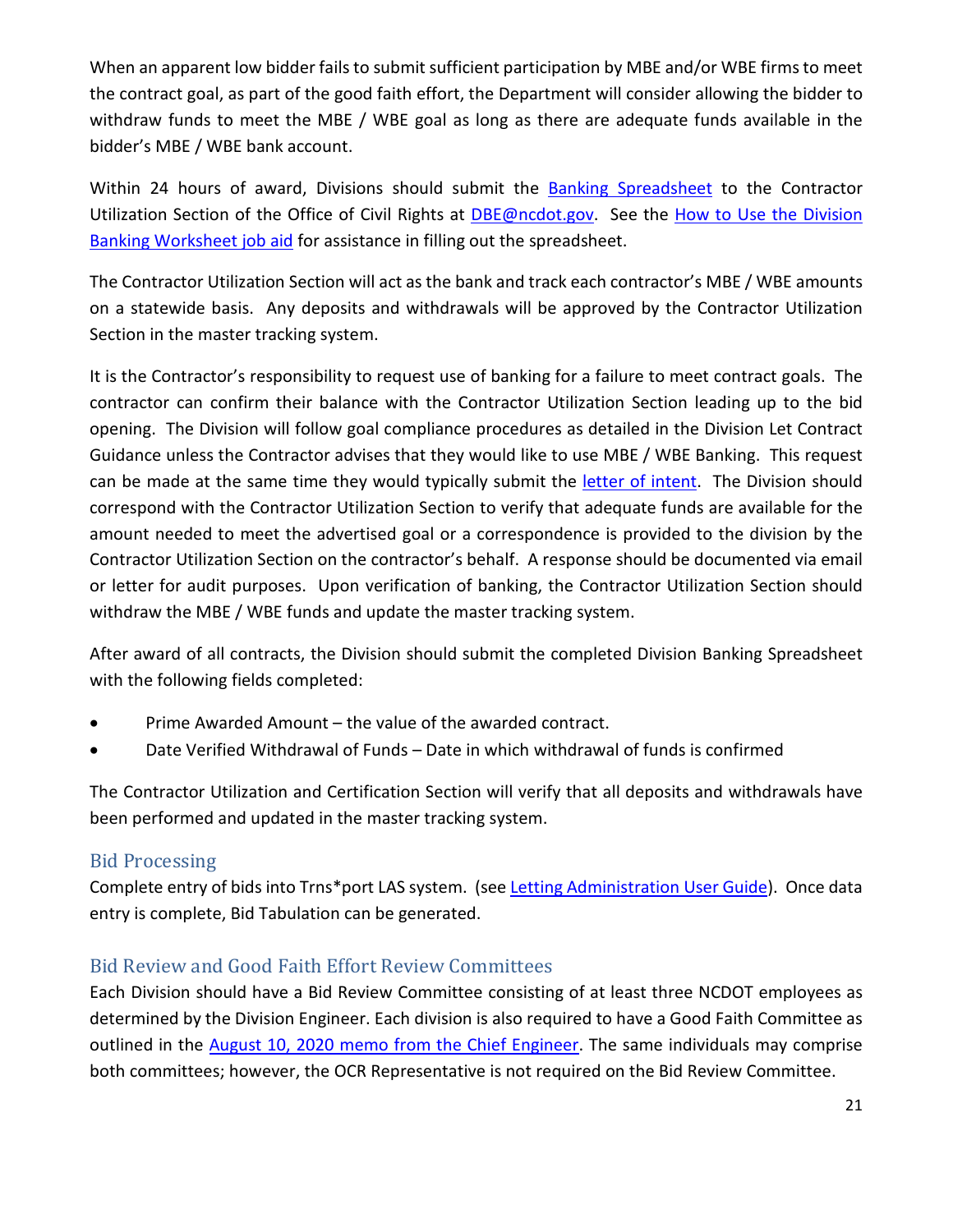The Bid Review Committee is responsible for reviewing bid documents and all bids in comparison with the Engineer's Estimate to determine whether the contract should be awarded. In accordance with Department policy the bid should not be more than 10% above the Engineer's Estimate. There is no set amount for being lower than the Engineer's Estimate; however, if the bid is 15% lower, a review should be done to ensure that nothing was missed. In either case, the Bid Review Committee should thoroughly review all bids, the Engineer's Estimate and any documentation provided by the estimator to determine whether the project should be awarded. Below are a few items to consider when performing the bid review.

Note: If the low bid comes in higher than what was requested for construction authorization (i.e. Engineer's Estimate + 10%), and is proposed to be awarded, the Bid Review Chair should check with the Division of Planning and Programming to ensure funds are available.

- Range of bids: Review the overall range of the bids to see if all bidders were significantly above or below the Engineer's Estimate. A contractor may aggressively pursue particular contracts and may bid those contracts lower in order to secure the work.
- Number of bidders: Contracts that receive a large number of bidders typically see lower bids than those with less bidders. This could indicate increased interest and competition among bidders for a project and could bring in bids that are lower than historical based data indicates.
- Items driving overage/underage: If all bidders are well above or below the Engineer's Estimate, review the bids tabs to see if any one particular item or group of items is driving the overage or underage. If a group of items appear to be consistently low among bidders, the bidders may have all had a low quote from a subcontractor or material supplier.
- Market conditions: Bids can be driven by market conditions. If there are fewer contracts to bid and less opportunities for contractors to secure work, they may reduce overhead and profit margins in order to keep crews and equipment working.
- Bid errors: The contractor has 48 hours to contact NCDOT if an error has been made in their bid. It is the responsibility of the contractor to notify NCDOT of a bid error.

The Bid Review Committee's recommendation should be well documented on the [Bid Review Form](https://ncconnect.sharepoint.com/:w:/r/sites/DOHPrelimEng/Shared%20Documents/Division%20Let%20Guidance%20and%20IDIQ%20Guidance/Division%20Let%20Guidance/Division%20Let%20Memos%20and%20Forms/BR-1%202021.doc?d=w8c5b78c1641e4bac9b5bc87872ad6862&csf=1&web=1&e=h3xJdf) [\(BR-1\)](https://ncconnect.sharepoint.com/:w:/r/sites/DOHPrelimEng/Shared%20Documents/Division%20Let%20Guidance%20and%20IDIQ%20Guidance/Division%20Let%20Guidance/Division%20Let%20Memos%20and%20Forms/BR-1%202021.doc?d=w8c5b78c1641e4bac9b5bc87872ad6862&csf=1&web=1&e=h3xJdf) prior to committee members signing. The Bid Review Committee may recommend rejecting all bids in accordance with the *Standard Specifications* and re-advertise if warranted. Project recommendations by the Bid Review Committee should be presented to the Division Engineer for the decision to award or reject as the Department official.

The top half of th[e Bid Review Form](https://ncconnect.sharepoint.com/:w:/r/sites/DOHPrelimEng/Shared%20Documents/Division%20Let%20Guidance%20and%20IDIQ%20Guidance/Division%20Let%20Guidance/Division%20Let%20Memos%20and%20Forms/BR-1%202021.doc?d=w8c5b78c1641e4bac9b5bc87872ad6862&csf=1&web=1&e=h3xJdf) (BR-1) should be completed prior to presentation to the Bid Review Committee. All documentation that the Bid Review Committee depends on to base the award decision should be compiled to include but not limit to: **Award Task List**, Item C, Bid Tabs, Bid Download Report,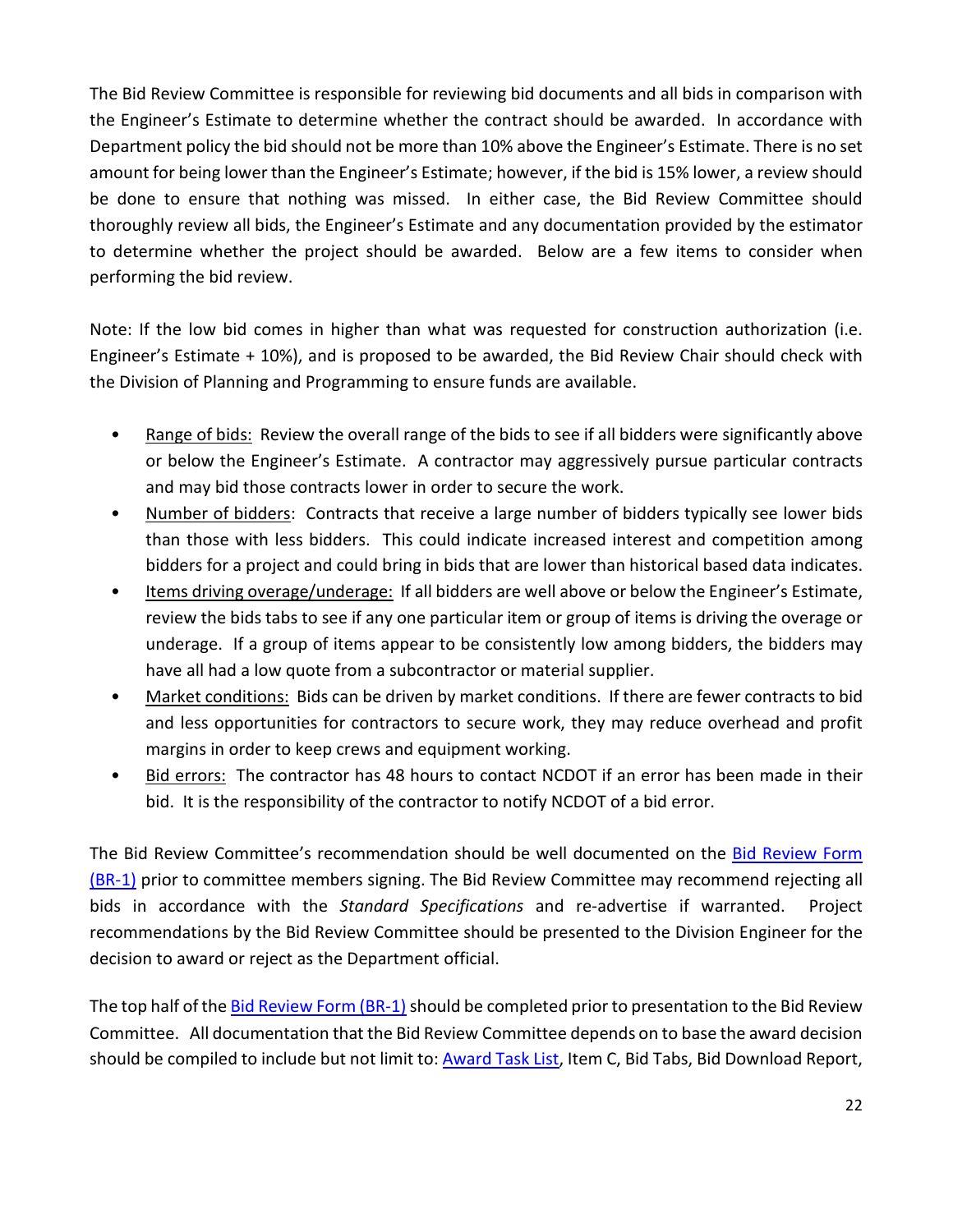Bid Error Report and the Estimate versus Low Bid Report. On projects where MBE/WBE/DBE goals are met, Letters of Intent should be received from low bidder prior to presentation to the Bid Review Committee. In the event the bidder exceeds the advertised goals on the MBE/WBE/DBE Listing, they are only required to submit Letters of Intent for subcontractors whom they wish to count toward meeting the advertised goal. Letters of Intent may contain more participation than originally submitted on the MBE/WBE/DBE Listing for a particular subcontractor but may not contain less.

Per the [August 10, 2020 memo from the Chief Engineer,](https://ncconnect.sharepoint.com/:b:/r/sites/DOHPrelimEng/Shared%20Documents/Division%20Let%20Guidance%20and%20IDIQ%20Guidance/Division%20Let%20Guidance/Division%20Let%20Memos%20and%20Forms/08-10-2020%20Memo%20to%20DEs_Contract%20Goal%20Compliance%20Committees%20-%20Division%20Lettings.pdf?csf=1&web=1&e=Bns5dp) the Good Faith Effort Review Committee includes the Division Construction Engineer (Chair), Division Project Team Lead, Division Maintenance Engineer, Division Project Development Engineer and an Office of Civil Rights Representative.

When the DBE or combined MBE/WBE goal is not met, the low bidder must submit Letters of Intent for participation shown on the MBE/WBE/DBE Listing (if any) and documentation of a Good Faith Effort toward meeting the goal. Divisions should ensure good faith effort submissions are submitted timely in accordance with the contract provisions. Submissions delivered in person or by mail to Divisions should be date and time-stamped and logged to evidence compliance with time requirements. Good faith effort email submissions should be retained as evidence documentation is received timely. In addition, a list of projects of which a good faith effort was performed should be maintained in a central division list for easy retrieval.

Documentation of a Good Faith Effort must thoroughly address Items (A) through (I) under the heading "Consideration of a Good Faith Effort for Projects with MBE/WBE/DBE Goals More Than Zero" in the Minority and Women Businesses or the Disadvantaged Business Enterprise Provisions included in the proposal (SP01-G062 – Federal; SP01-G067 – State). Use of the [Good Faith Effort Worksheet](https://ncconnect.sharepoint.com/:w:/r/sites/DOHPrelimEng/Shared%20Documents/Division%20Let%20Guidance%20and%20IDIQ%20Guidance/Division%20Let%20Guidance/Division%20Let%20Memos%20and%20Forms/Good%20Faith%20Effort%20Worksheet%20Rev%202021.doc?d=wfc312c747013434c8ee5c6458292c42f&csf=1&web=1&e=1yrsYX) to document the review of good faith effort submissions. The Good Faith Effort Worksheet should be completed, signed and dated by all participating committee members (signatures should be in the Committee Member column for each member along with their vote). Justification should be documented for all criteria with sufficient level of detail.

Bidders are not allowed to submit additional participation post-bid in an attempt to meet the advertised goal and avoid submission of Good Faith Effort documentation.

If the contractor is found in good faith, a [Goal Confirmation Letter](https://ncconnect.sharepoint.com/:w:/r/sites/DOHPrelimEng/Shared%20Documents/Division%20Let%20Guidance%20and%20IDIQ%20Guidance/Division%20Let%20Guidance/Division%20Let%20Memos%20and%20Forms/Goal%20Confirmation%20Letter%20(central).docx?d=we2e8901c24514cb89c277a3b63dc3dc3&csf=1&web=1&e=NauAl7) is sent to the contractor noting the new goal for the contract and any noted items during the good faith review, especially on criteria that was not satisfactory, and the listing of the committed subcontractors to meet the new goal. Committed Subcontractors listed on the Goal Confirmation Letter should be the ones for which a [Letter of Intent](https://ncconnect.sharepoint.com/:w:/r/sites/DOHPrelimEng/Shared%20Documents/Division%20Let%20Guidance%20and%20IDIQ%20Guidance/Division%20Let%20Guidance/Division%20Let%20Memos%20and%20Forms/Letter%20of%20Intent%20to%20Perform%20as%20Subcontractor.doc?d=w805be01c15e745f7994bc27bd19c2c0e&csf=1&web=1&e=D92eRj) was received.

If the contractor was not found in good faith, the contractor may appeal the determination by electronically providing written notification to the Chairperson (Division Construction Engineer) within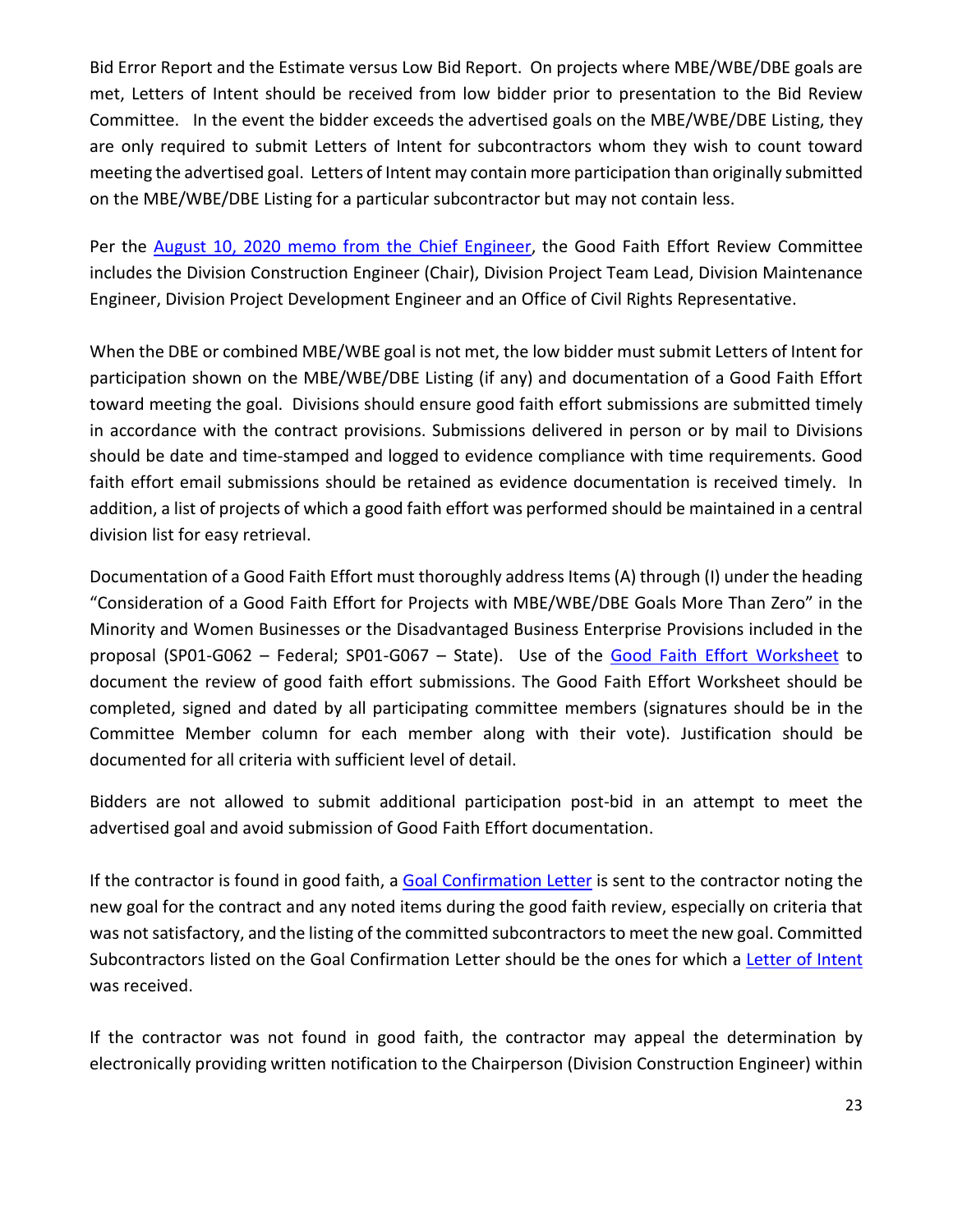two business days of verbal notification of the determination that they did not perform a good faith effort. [\(Sample letter of a non-good faith\)](https://ncconnect.sharepoint.com/:w:/r/sites/DOHPrelimEng/Shared%20Documents/Division%20Let%20Guidance%20and%20IDIQ%20Guidance/Division%20Let%20Guidance/Division%20Let%20Memos%20and%20Forms/Non%20GoodFaith%20Letter_template.doc?d=w74166f2967374d72a3f33b3e8846dcd8&csf=1&web=1&e=ZTRnpl). Good Faith Effort Appeals for Division Let Contracts will be handled by the Central Let Good Faith Effort Appeals Committee. The Chairperson will forward the contractor's appeal to the State Contract Officer. The Division Engineer will be a non-voting member of the Appeals Committee.

A list of Good Faith Efforts performed including the let date, contract number and decision should be maintained along with the Good Faith Effort worksheet for each project.

### <span id="page-24-0"></span>Delay in Award

In accordance with Section 103-4(A) of the *Standard Specifications*, where award is to be made, the notice of award will be issued within 60 days after the opening of bids. On rare occasions, the Department intends to make an award but is not able to do so within 60 days after the opening of bids. In this case, prior to the expiration of the 60 days allowed by the *Standard Specifications*, a written request should be made to the low bidder asking them to extend their bid (and bid bond if applicable) for an additional 30 days. A written response from the bidder should be requested.

## <span id="page-24-1"></span>Award and Execution

Following award of the contract by the Division Bid Review Committee, the Award Letter [\(see example\)](https://ncconnect.sharepoint.com/:b:/r/sites/DOHPrelimEng/Shared%20Documents/Division%20Let%20Guidance%20and%20IDIQ%20Guidance/Division%20Let%20Guidance/Division%20Let%20Memos%20and%20Forms/Award%20Letter.pdf?csf=1&web=1&e=8bkiYC) & [Goal Confirmation Letter](https://ncconnect.sharepoint.com/:w:/r/sites/DOHPrelimEng/Shared%20Documents/Division%20Let%20Guidance%20and%20IDIQ%20Guidance/Division%20Let%20Guidance/Division%20Let%20Memos%20and%20Forms/Goal%20Confirmation%20Letter%20(central).docx?d=we2e8901c24514cb89c277a3b63dc3dc3&csf=1&web=1&e=fUi1C2) (see example) should be issued to the Contractor. The Award Letter and Goal Confirmation Letter may be distributed by email or US mail. Award Letter and Bid Tabulation should be posted to the Connect NCDOT website within three business days.

Post-award, the successful bidder must provide payment and performance bonds (if required) and a current certificate of insurance prior to execution of the contract. Per Section 107 of the *Standard Specifications*, the Contractor shall furnish the Department an ACORD form certificate of insurance evidencing commercial general liability with a limit for bodily injury and property damage in the amount of \$5,000,000 per occurrence and general aggregate. [Here is an](https://ncconnect.sharepoint.com/:b:/r/sites/DOHPrelimEng/Shared%20Documents/Division%20Let%20Guidance%20and%20IDIQ%20Guidance/Division%20Let%20Guidance/Division%20Let%20Memos%20and%20Forms/Certificate%20of%20Insurance%20Evaluation.pdf?csf=1&web=1&e=OodFTQ) example of the ACORD form showing how to meet the \$5 million insurance requirement. Verify that bonds have been properly executed, including all signatures, seals, etc.; that the surety company is licensed to conduct business in North Carolina; that the correct form has been used based on the contractor's business organization; and that the Power of Attorney is attached.

After award of contract, and since the contract award amount rarely matches the estimate that was used to request the construction funding prior to advertising, a low bid adjustment must be done for each project. The contract award amount should be multiplied by 1.15 to account for engineering and contingencies (E&C) and compared to the initial authorization request. If the contract award amount plus E&C exceeds what was initially authorized, then a request should be submitted to the Division of Planning and Programming, Project Management to increase the funding on the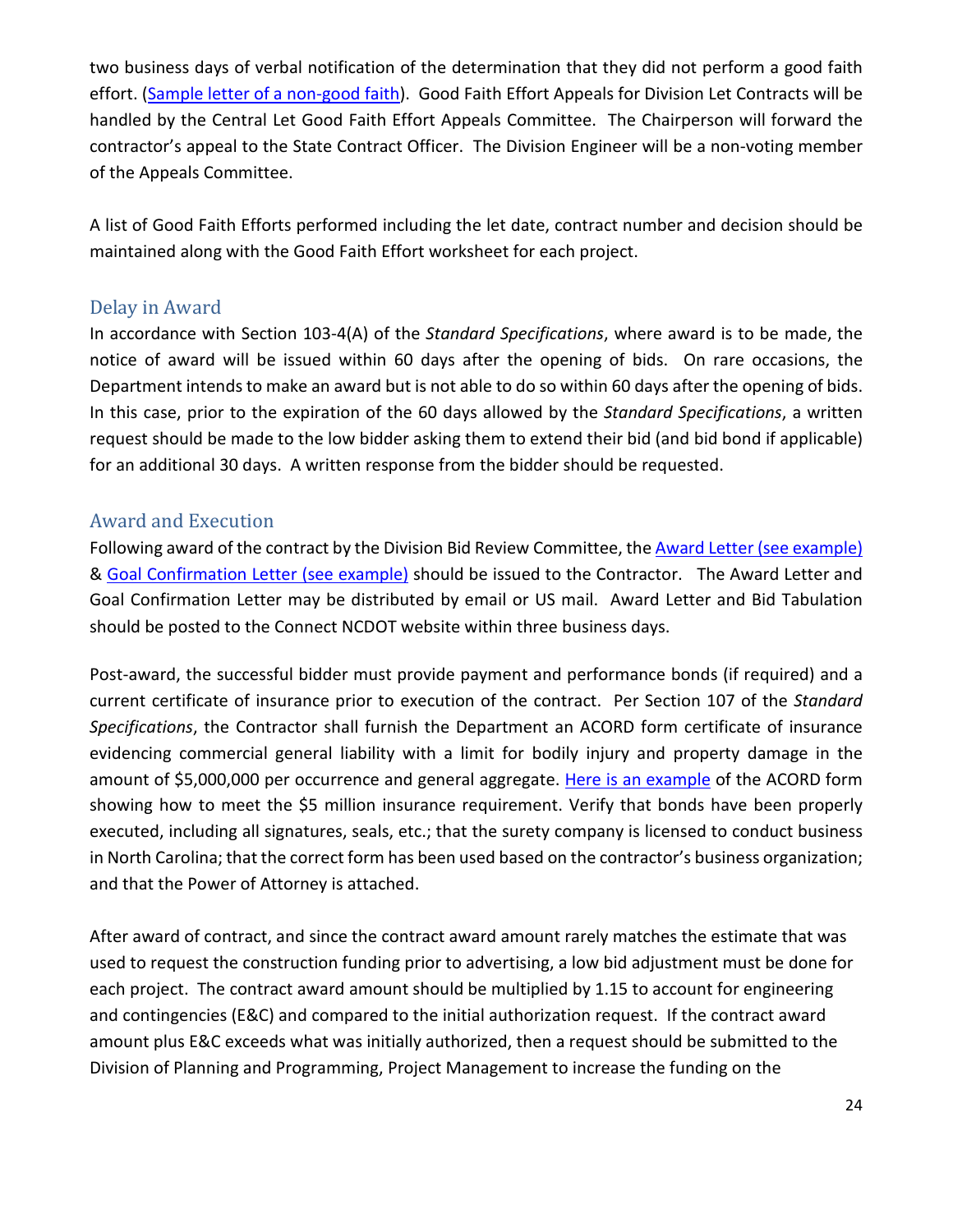construction WBS. Conversely, if the contract award amount plus E&C is less than what was initially authorized, then a request should be submitted to decrease the funding. This adjustment should be made through AFRA (Automated Funding Request Application) within 90 days of contract award. To avoid unnecessary administrative work, if the difference between the contract award amount plus E&C and the initial authorization is less than \$100,000 and this difference is less than 5 percent of the initial authorization, then a low bid adjustment is not required.

[Execute in Trns\\*port](mailto:dot.printingservices@ncdot.gov) (see Letting Administration User Guide), distribute executed contracts and upload a copy of the executed contract and plans to the [Construction Projects](https://connect.ncdot.gov/site/construction/Pages/default.aspx) Team Site. Note: NCDOT printing services is an available resource to have copies made & distributed. mailto:dot.printingservices@ncdot.gov

<span id="page-25-0"></span>Note: Only for contracts administered in HiCAMS are to have documents uploaded into the Construction Team Site (i.e. Award Letter, Goal Confirmation Letter, Executed Contract, etc). For contracts not administered in HiCAMS, package and send to the unit administering the contract and keep a copy in the Division Office for audit purposes.

Document Management (Construction SharePoint Team Site)

A Construction Team site should be requested prior to the letting at https://connect.ncdot.gov/site/construction/Lists/Division%20Letting/By%20Division.aspx (see flow chart example for the [Construction Team Site Plans Upload Process\)](https://ncconnect.sharepoint.com/:b:/r/sites/DOHPrelimEng/Shared%20Documents/Division%20Let%20Guidance%20Memos/Plans%20Upload%20to%20Construction%20Team%20Site.pdf?csf=1&web=1&e=U9LsO8)

Assistance on the SharePoint sites can be found at the SharePoint Help site at: https://connect.ncdo[t.gov/help/SharePoint-Training/Pages/default.aspx](https://connect.ncdot.gov/site/Construction/Pages/default.aspx)

The following documents must be uploaded to the appropriate folders on the Connect NCDOTE**Consted Ciont Paci (consisting tipth//following)**cdot.gov/site/Construction/Pages/default.aspx

o Contract Cover

# <u>Construction P**Onjenta\DX#####\&**GBi**t/ForBoqumentshContract**ums)</u>

- o Contract Execution Sheet (NCDOT)
- o Contract Item Sheet (from TRNS\*PORT)
- o [Letters of Intent](https://ncconnect.sharepoint.com/:w:/r/sites/DOHPrelimEng/Shared%20Documents/Division%20Let%20Guidance%20and%20IDIQ%20Guidance/Division%20Let%20Guidance/Division%20Let%20Memos%20and%20Forms/Letter%20of%20Intent%20to%20Perform%20as%20Subcontractor.doc?d=w805be01c15e745f7994bc27bd19c2c0e&csf=1&web=1&e=n8EzGU)
- o [Payment & Performance Bonds](https://connect.ncdot.gov/letting/Pages/Central-Letting-Forms.aspx)
- o Certificate of Insurance
- o Non-Collusion, Debarment and Gift Ban Certification

#### Construction Projects\DX#####\Contract Documents\General

• Notification o[f Award Letter](https://ncconnect.sharepoint.com/:b:/r/sites/DOHPrelimEng/Shared%20Documents/Division%20Let%20Guidance%20and%20IDIQ%20Guidance/Division%20Let%20Guidance/Division%20Let%20Memos%20and%20Forms/Award%20Letter.pdf?csf=1&web=1&e=eWkca0) (example)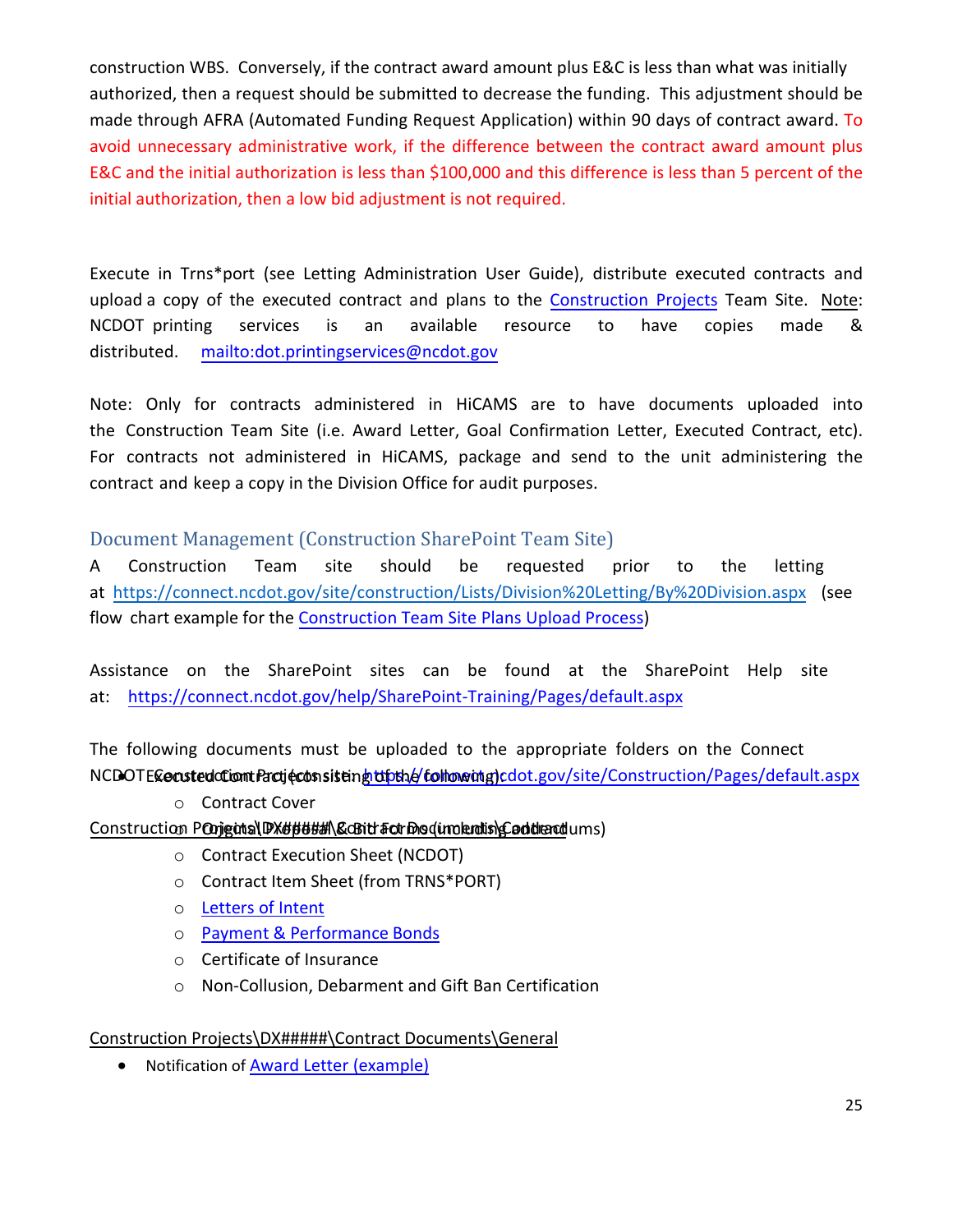- [Goal Confirmation Letter](https://ncconnect.sharepoint.com/:w:/r/sites/DOHPrelimEng/Shared%20Documents/Division%20Let%20Guidance%20and%20IDIQ%20Guidance/Division%20Let%20Guidance/Division%20Let%20Memos%20and%20Forms/Goal%20Confirmation%20Letter%20(central).docx?d=we2e8901c24514cb89c277a3b63dc3dc3&csf=1&web=1&e=i6g7ih) (example)
- [Execution Letter](https://ncconnect.sharepoint.com/:w:/r/sites/DOHPrelimEng/Shared%20Documents/Division%20Let%20Guidance%20and%20IDIQ%20Guidance/Division%20Let%20Guidance/Division%20Let%20Memos%20and%20Forms/Execution%20Letter_template.docx?d=w4f499d7484d540368ccef25326015535&csf=1&web=1&e=jehC45)
- Forms for Bid Review (BR-1), Item C and Good Faith Effort Worksheet

Construction Projects\DX#####\Plans\(Roadway or Structures)

- Final Construction Plans
- Upload Individual DocuSigned plans to the Individual folder
- Upload Combined plans to both Roadway and Structure folders